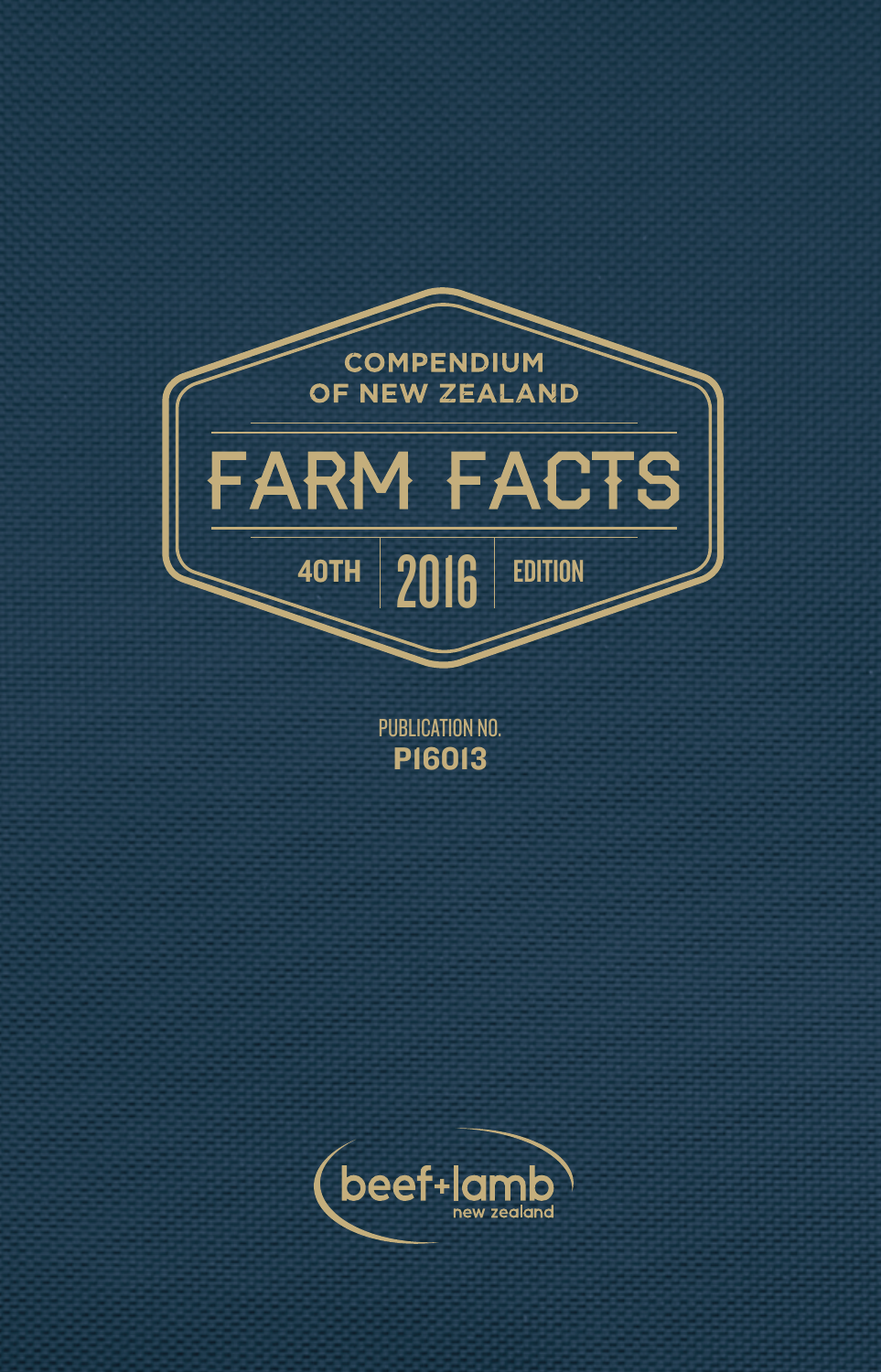

Beef + Lamb New Zealand Economic Service PO Box 121, Wellington 6140 E-mail: econ@beeflambnz.com Phone: +64 (4) 473 9150 Website: **www.beeflambnz.com**

ISSN 2230-5769 print version ISSN 2230-5777 online version

# **ACKNOWLEDGEMENTS**

This booklet brings together in summary form a selection of information which is available from the recognised sources noted below and to whom thanks are due.

New Zealand Meat Board, Poultry Industry Association of New Zealand, Deer Industry New Zealand, Livestock Improvement Corporation Ltd, DairyNZ, Ministry for Primary Industries, NIWA, New Zealand Pork Industry Board, Statistics New Zealand, New Zealand Wool Services International Ltd.

This booklet has been printed on Cocoon Offset paper which has been manufactured using a totally chlorine free process, 100% post consumer waste and is certified FSC Recycled.

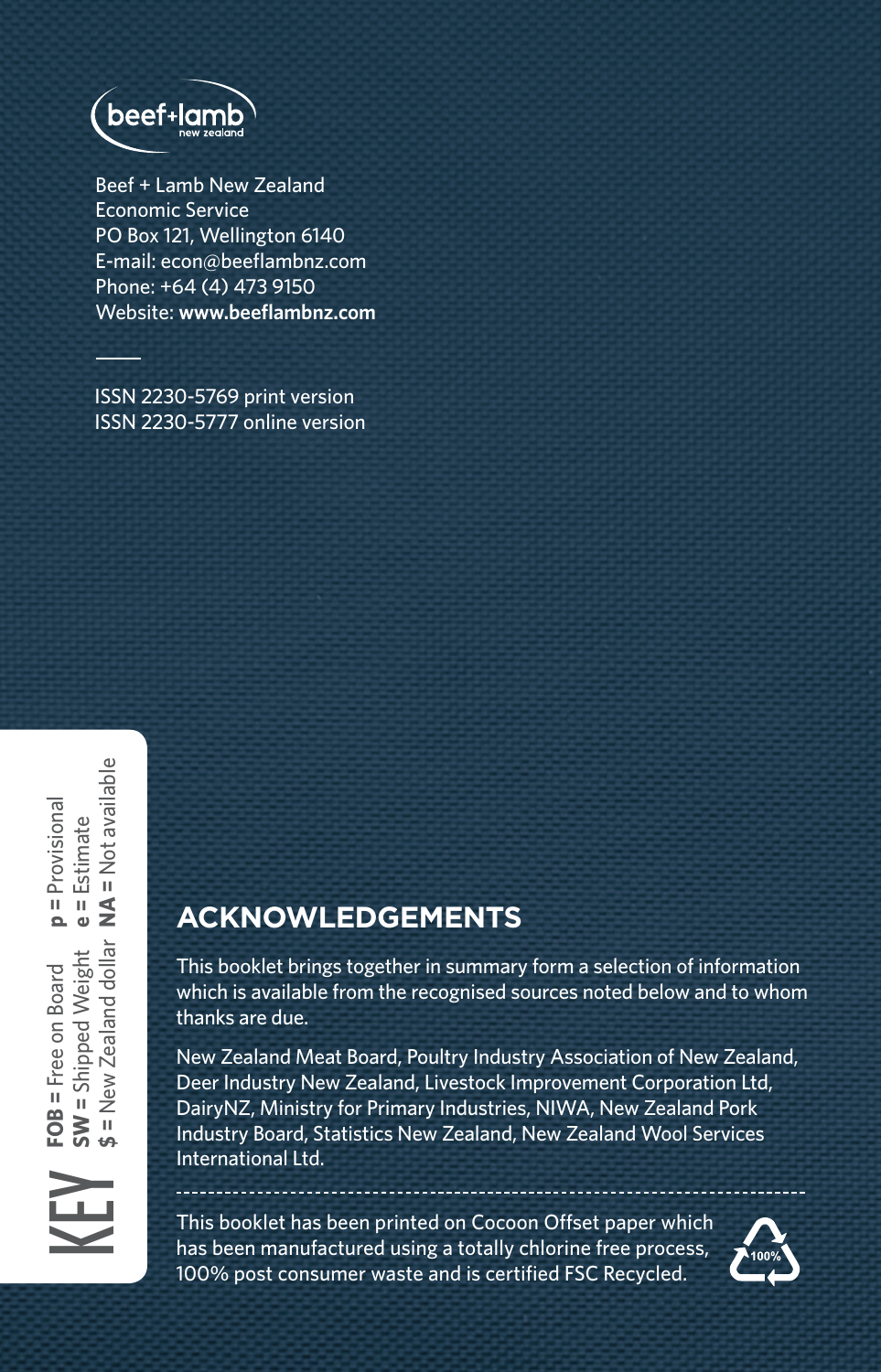# **CONTENTS**

| Đ                      | OVERVIEW                                     | $\overline{2}$ |
|------------------------|----------------------------------------------|----------------|
| 55                     | <b>FARMING</b>                               | 4              |
| $\mathbb{Z}_{p}$       | <b>LIVESTOCK OVERVIEW</b>                    | 5              |
| w                      | <b>SHEEP</b>                                 | 7              |
| $\sqrt{1-\frac{1}{2}}$ | <b>BEEF CATTLE</b>                           | 8              |
| $\overline{y}$         | <b>DAIRY CATTLE</b>                          | 8              |
| D                      | DEER                                         | 9              |
| $\blacktriangledown$   | <b>GOATS</b>                                 | 10             |
| $\sqrt{2}$             | PIGS                                         | 10             |
| $\triangle$            | <b>MEAT</b>                                  | 10             |
| . W                    | WOOL                                         | 14             |
| $\curvearrowleft$      | DAIRY                                        | 17             |
| X                      | ARABLE                                       | 18             |
| $\blacktriangleright$  | <b>FERTILISER</b>                            | 19             |
| $\bf \Xi$              | <b>REVENUE &amp; EXPENDITURE</b>             | 20             |
| 地理                     | <b>AGRICULTURAL PRODUCTION &amp; EXPORTS</b> | 21             |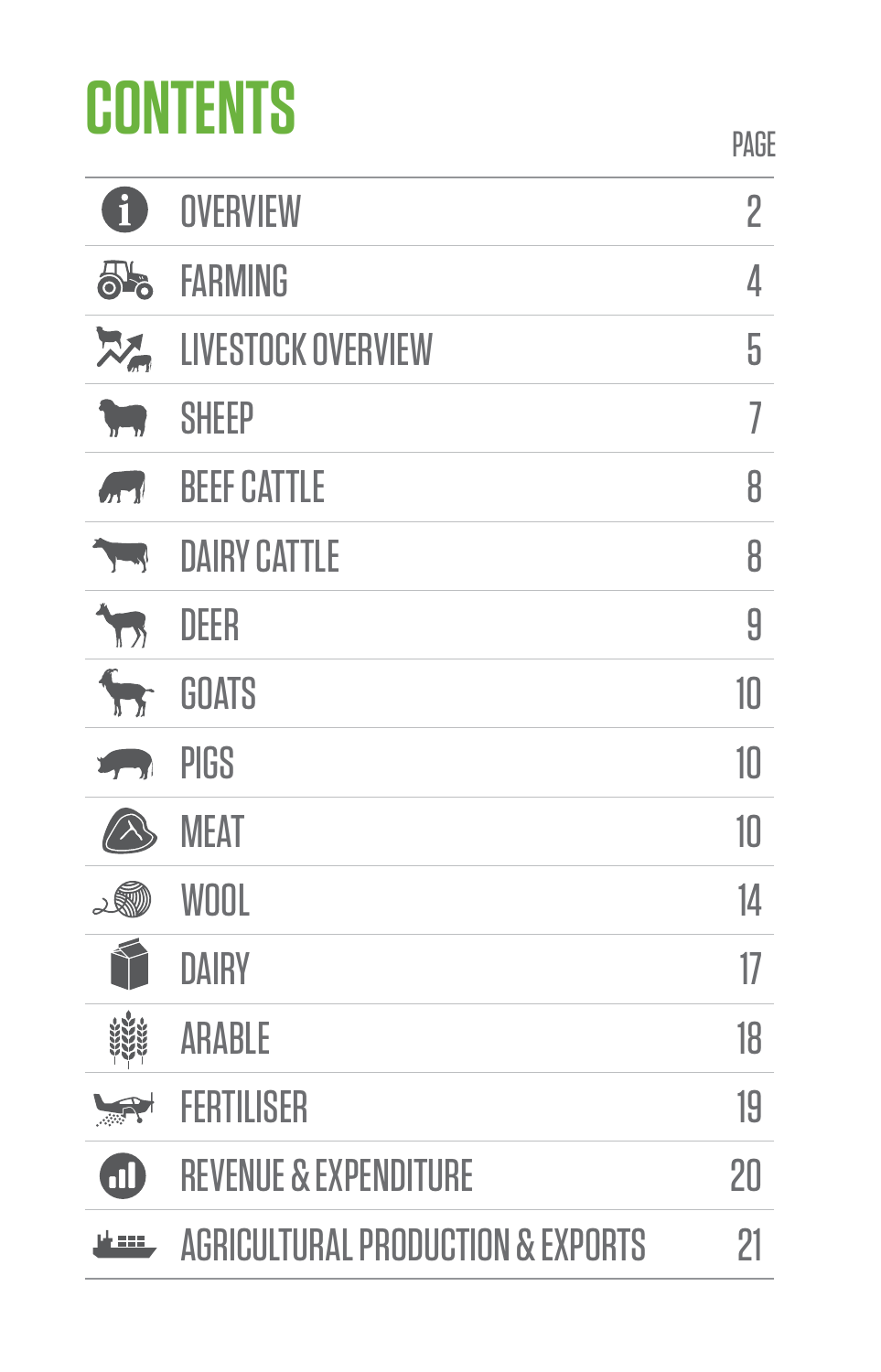# **OVERVIEW**

#### **Geography**

#### AREA

The total area of New Zealand (including minor islands) is 26.8 million hectares. North Island 11.5 million hectares. Mountainous area is one-tenth of total. South Island 15.0 million hectares. Mountainous area is over half of total.

#### **SITUATION**

The main islands are located between latitudes 34 and 47S and from 166 to 179E longitude. Including outlying islands, New Zealand's administrative boundaries are significantly larger.



 $\mathbf i$ 



#### **DISTANCE**

Approximately 1600 kilometres north to south and 450 kilometres at the widest point. New Zealand is very mountainous with approximately three quarters of the total area above 200 metres altitude.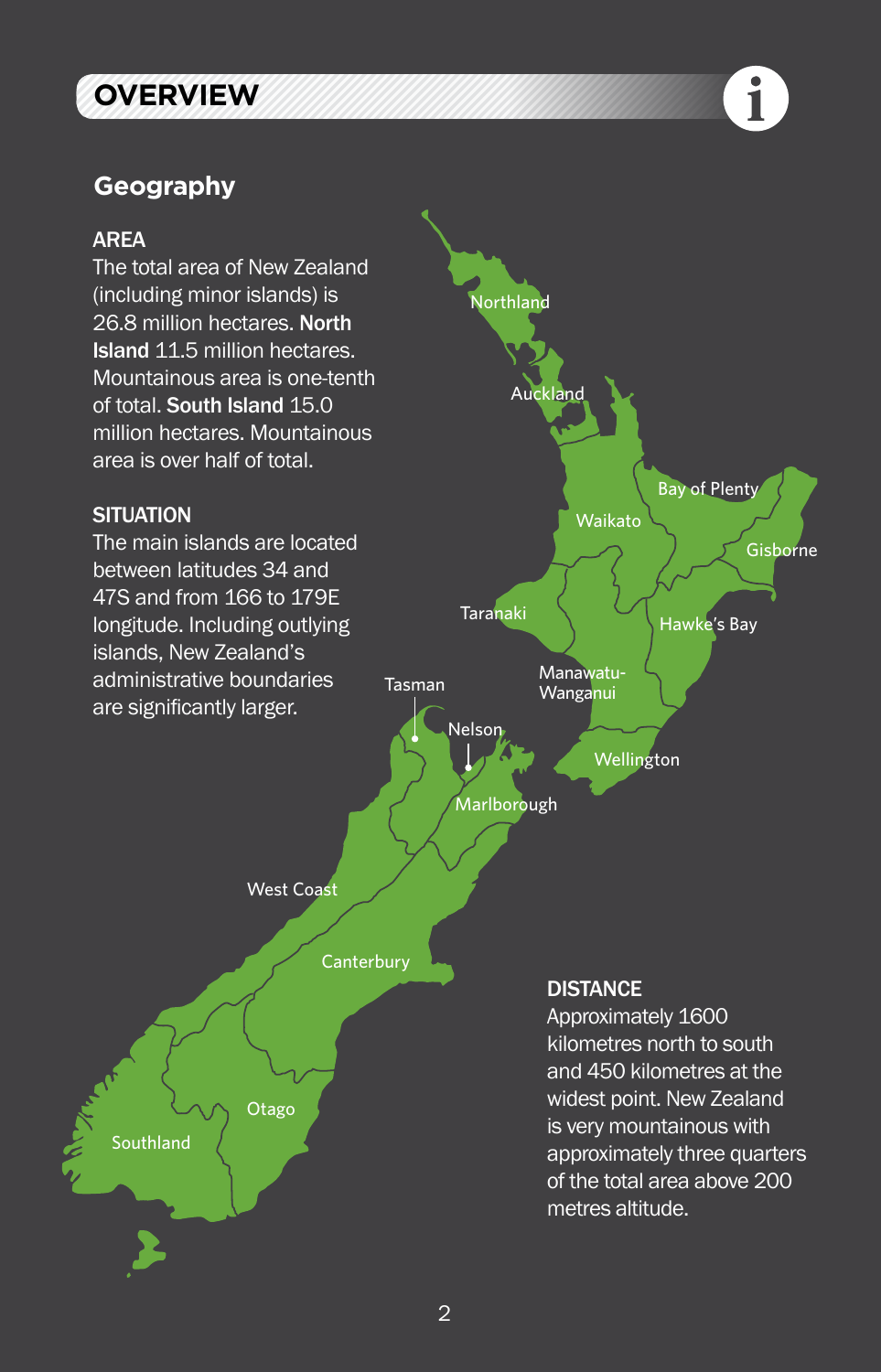# **Climate 2015**

2015 was sunny for most of New Zealand, and drier than normal for some of the country.

Temperatures Annual temperature was near average across much of the country. However, above average temperature was recorded in isolated locations in Bay of Plenty and Queenstown Lakes district.

Rainfall Yearly rainfall in 2015 was below normal in Northland, Tasman, Nelson and Canterbury, as well as for parts of eastern Waikato, Bay of Plenty, Gisborne and Wellington. Rainfall was in the near normal range for the remainder of New Zealand.

Sunshine 2015 was a very sunny throughout the country. Above normal to well above normal sunshine was recorded for much of the South Island as well as northern and eastern parts of the North Island. Several locations observed their highest annual sunshine total on record.

Soil moisture Below normal soil moisture levels prevailed for the majority of the country through January and February. By the end of July, soil moisture levels had returned to near normal levels for much of the country with the exception of Hawke's Bay, Wairarapa and eastern parts of Canterbury and north Otago. Soil moisture levels around the country began to decrease again in October and as of 1 January 2016, soil moisture levels were below normal for the time of year for the entire country with the exception of the Auckland region and Coromandel where levels were near normal.

| <b>NORTH ISLAND</b>            |       | <b>SOUTH ISLAND</b> |       |
|--------------------------------|-------|---------------------|-------|
| Kaitaia                        | 1.351 | Nelson              | 960   |
| Whangarei                      | 1.304 | Blenheim            | 711   |
| Auckland                       | 1.212 | Westport            | 2,121 |
| Tauranga                       | 1.181 | Kaikoura            | 710   |
| Hamilton                       | 1.108 | Hokitika            | 2,901 |
| Rotorua                        | 1.342 | Christchurch        | 618   |
| Gisborne                       | 996   | Mt Cook             | 4.485 |
| Taupo                          | 960   | Lake Tekapo         | 592   |
| New Plymouth                   | 1,386 | Timaru              | 548   |
| Napier                         | 785   | Milford Sound       | 6.715 |
| Wanganui                       | 918   | Queenstown          | 749   |
| <b>Palmerston North</b>        | 917   | Alexandra           | 359   |
| Masterton                      | 928   | Manapouri           | 1.129 |
| Wellington                     | 1.207 | Dunedin             | 738   |
| * 30-year average, 1981 - 2010 |       | Invercargill        | 1.149 |
| Source: NIWA                   |       | Chatham Islands     | 911   |

# **Annual rainfall by district (mm)\***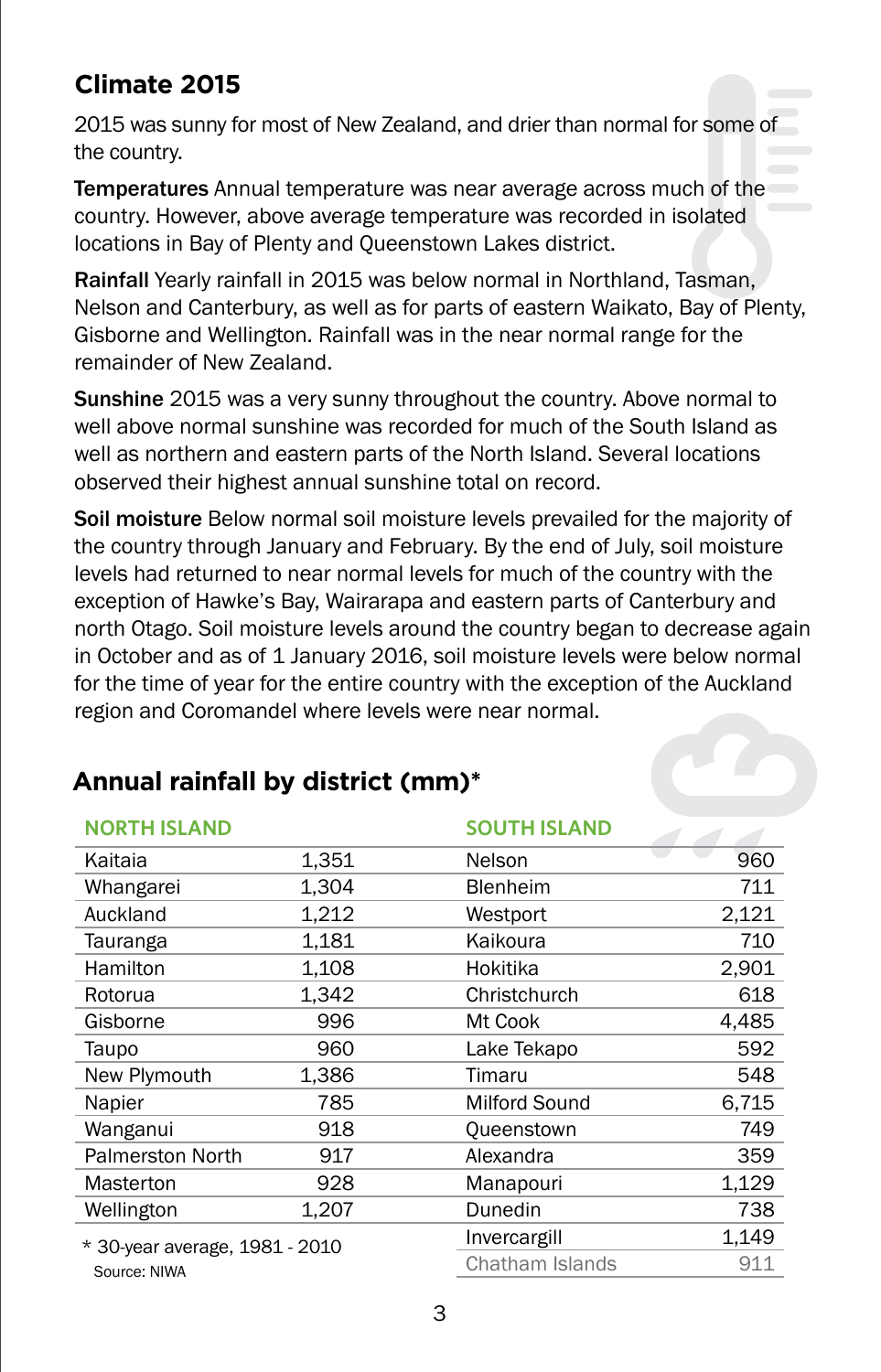# **Population**

New Zealand's total population is estimated at 4,595,700 at 30 June 2015, an increase of 1.9% over the previous 12 months. In 2014, 14% of the population lived in rural areas and 86% lived in urban areas.

| <b>MAIN URBAN AREAS</b> |           |
|-------------------------|-----------|
| Whangarei               | 54.400    |
| Auckland                | 1,413,500 |
| Hamilton                | 218,800   |
| Tauranga                | 127.800   |
| Rotorua                 | 56,200    |
| Gisborne                | 35,400    |
| Napier / Hastings       | 128,800   |
| <b>New Plymouth</b>     | 55.600    |
| Wanganui                | 39.200    |
| <b>Palmerston North</b> | 82,400    |
| Kapiti                  | 41.000    |
| Wellington              | 393,500   |
| Nelson                  | 64.100    |
| Christchurch            | 375,200   |
| Dunedin                 | 116,200   |
| Invercargill            | 49.800    |

| <b>SECONDARY URBAN AREAS</b> |        |
|------------------------------|--------|
| Pukekohe                     | 28,400 |
| Tokoroa                      | 13.550 |
| Taupo                        | 23.400 |
| Whakatane                    | 19.000 |
| Hawera                       | 11.600 |
| Feilding                     | 15.700 |
| Levin                        | 20,300 |
| Masterton                    | 20,800 |
| Blenheim                     | 30.200 |
| Greymouth                    | 9,860  |
| Ashburton                    | 19.500 |
| Timaru                       | 28,400 |
| Oamaru                       | 13.600 |
| Gore                         | 9.860  |

Source: Statistics New Zealand

# **FARMING**



# **Area of farming land** 2014

- 14.1 million hectares, of which:
	- 7.9 in grassland
	- 2.6 in tussock or danthonia
	- 1.6 in plantations
	- 2.0 in other land or holdings

#### **Farm holdings** 2014

In 2014 there were 56,610 holdings, irrespective of size or location, with an average area of 250 hectares.

Source: Statistics New Zealand, 2014 Agricultural Production Survey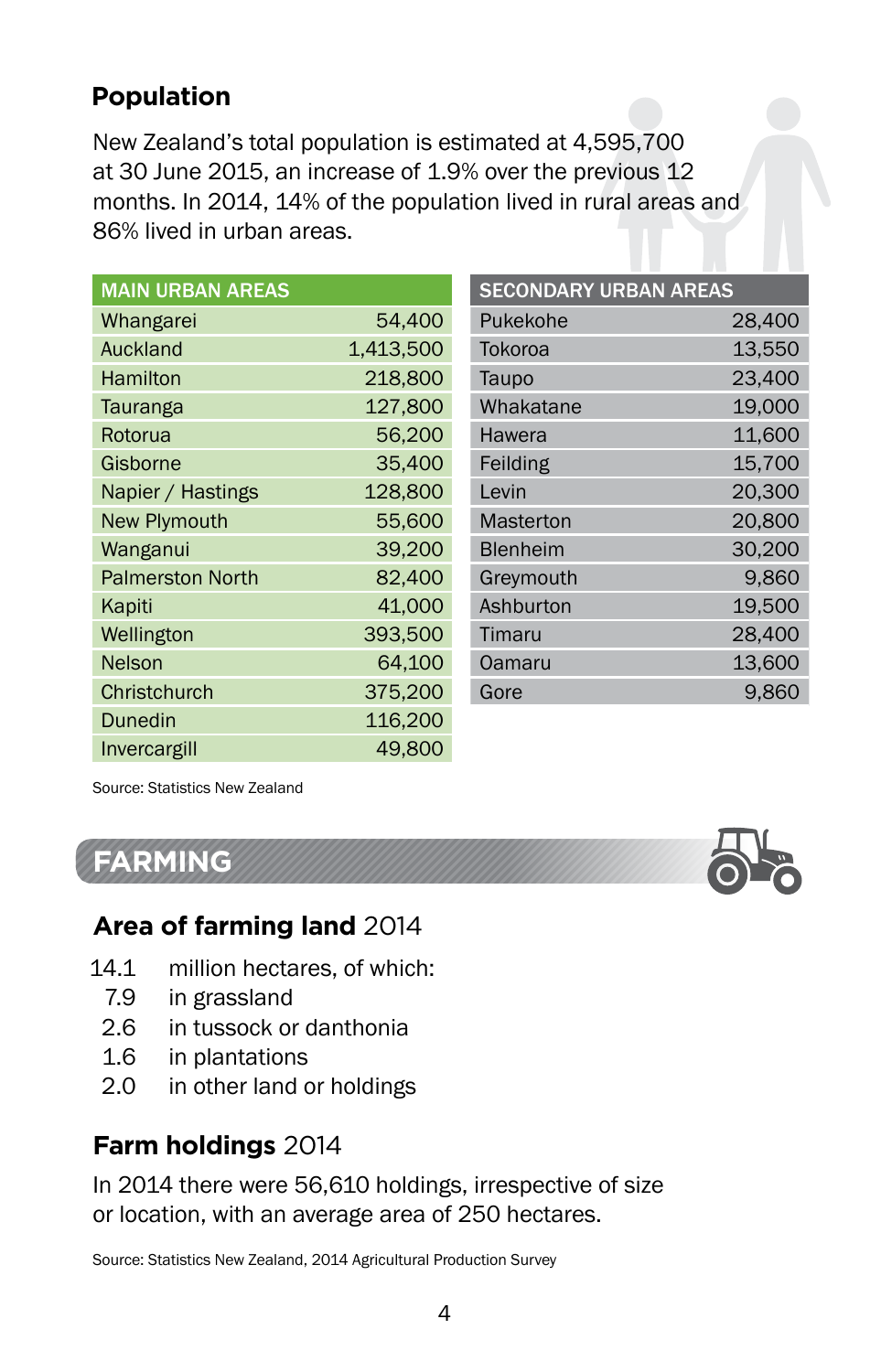# **Types of farms** 2012

- 44% mainly sheep & beef farming<br>21% mainly dairy farming
- mainly dairy farming
- 5% crop farming<br>15% horticulture &
	- 15% horticulture & orchards other
- 6% mixed livestock

Source: Statistics New Zealand, 2012 Agricultural Census

# **Farms by farm type** 2012

|                             | <b>NUMBER OF</b><br>FARMS <sup>1</sup> | <b>AGRICULTURAL</b><br><b>AREA (000 HA)</b> |
|-----------------------------|----------------------------------------|---------------------------------------------|
| Dairying                    | 12,150                                 | 2,415                                       |
| Sheep & Beef Farming        | 25,113                                 | 9,328                                       |
| Cropping                    | 3.297                                  | 284                                         |
| <b>Deer Farming</b>         | 1,128                                  | 287                                         |
| <b>Pig Farming</b>          | 225                                    | 11                                          |
| Poultry                     | 135                                    | 3                                           |
| Total                       | 42,048                                 | 12,327                                      |
| Other (including forestry)  | 16,020                                 | 2,067                                       |
| <b>TOTAL ALL FARM TYPES</b> | 58.068                                 | 14.394                                      |

1 Includes non-commercial smallholding farms.

Source: Statistics New Zealand, 2012 Agricultural Census

# **LIVESTOCK OVERVIEW**



|                                      | 2005  | 2015p | % CHANGE |
|--------------------------------------|-------|-------|----------|
| Sheep                                | 39.88 | 29.48 | $-26%$   |
| <b>Beef Cattle</b>                   | 4.42  | 3.58  | $-19%$   |
| Dairy Cattle                         | 5.09  | 6.37  | $+25%$   |
| Deer                                 | 1.71  | 0.91  | $-47%$   |
| <b>Total Stock Units<sup>1</sup></b> | 93.27 | 85.77 | $-8%$    |

1 Includes goats.

Source: Beef + Lamb New Zealand Economic Service, Statistics New Zealand

Total stock units at 30 June 2015 decreased an estimated 8% compared with 2005. The reduction is largely due to the decline in sheep numbers.

While the stock unit is a broad measure of pasture demand, it could be argued that the stock units in 2015 were better fed and more productive than in 2005.

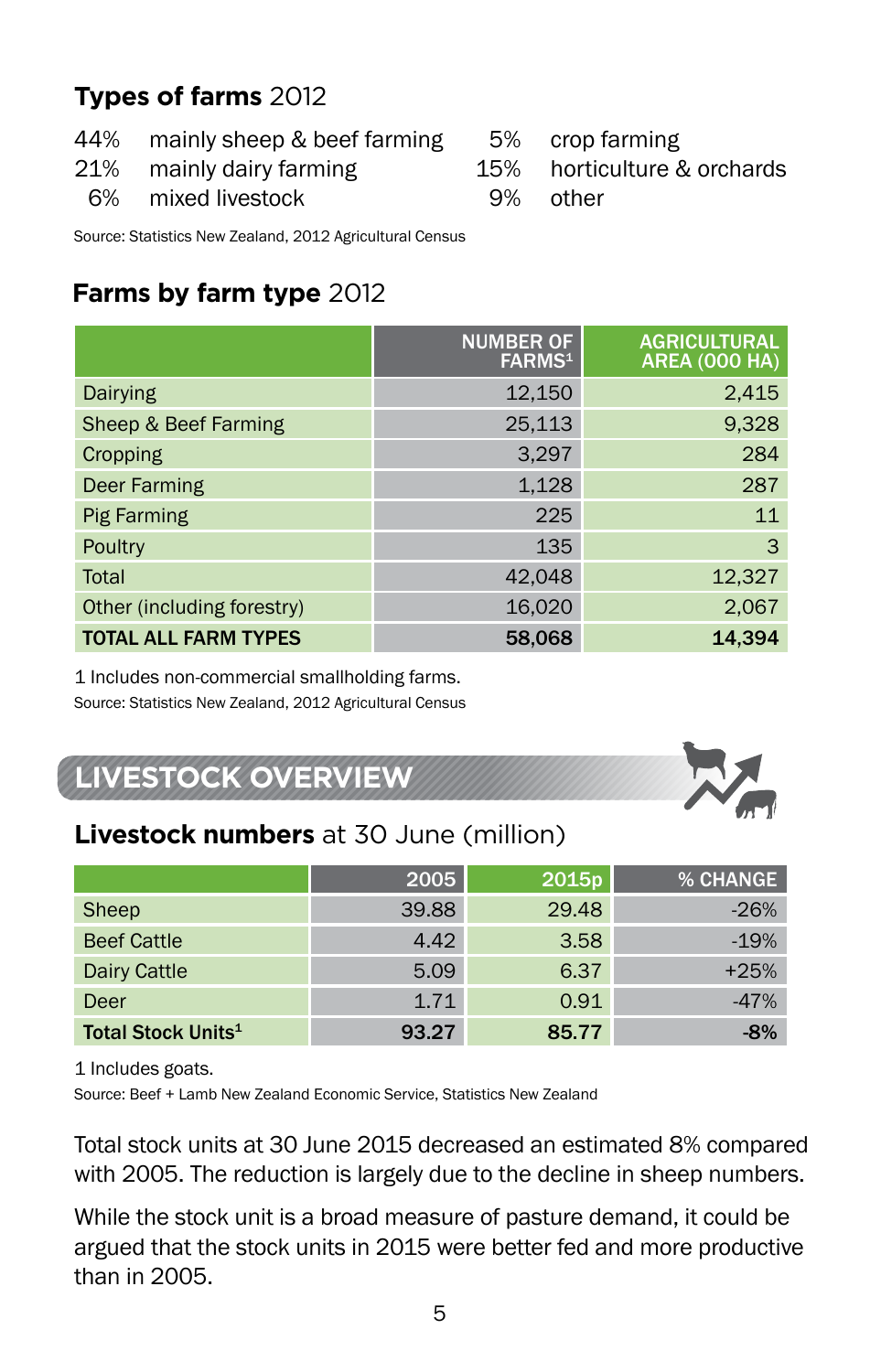# **Livestock productivity**

|                        | 2004-05 | 2014-15p |
|------------------------|---------|----------|
| Ewe Lambing Percentage | 119%    | 127%     |
| Average Lamb Wt (kg)   | 17.5    | 18.1     |
| Lamb (kg/ewe)          | 16.4    | 19.5     |
| Wool (kg/head)         | 5.5     | 5.2      |
| Average Steer Wt (kg)  | 318     | 302      |
| Milk solids (kg/cow)   | 308     | 377      |

Source: Beef + Lamb New Zealand Economic Service, Livestock Improvement Corporation Ltd, DairyNZ

# **Livestock by production region** at 30 June 2014 (000)

|                     | <b>TOTAL</b><br><b>SHEEP</b> | <b>TOTAL</b><br><b>BEEF</b> | <b>TOTAL</b><br><b>DAIRY</b> | <b>TOTAL</b><br><b>DEER</b> |
|---------------------|------------------------------|-----------------------------|------------------------------|-----------------------------|
| Nth/Sth Auckland    | 3,647                        | 1,157                       | 2,742                        | 132                         |
| <b>East Coast</b>   | 7,418                        | 988                         | 331                          | 88                          |
| Taranaki/Manawatu   | 3,297                        | 460                         | 906                          | 70                          |
| <b>NORTH ISLAND</b> | 14,362                       | 2,604                       | 3.979                        | 290                         |
| Canterbury/Westland | 6.429                        | 655                         | 1.748                        | 317                         |
| Otago               | 4,713                        | 237                         | 271                          | 129                         |
| Southland           | 4.299                        | 174                         | 700                          | 223                         |
| <b>SOUTH ISLAND</b> | 15.441                       | 1,065                       | 2,719                        | 668                         |
| <b>NEW ZEALAND</b>  | 29.803                       | 3.670                       | 6.698                        | 958                         |

Totals may not add due to rounding.

Source: Beef + Lamb New Zealand Economic Service, Statistics New Zealand

# **Livestock by production region** at 30 June 2014 (%)

|                     | <b>TOTAL</b><br><b>SHEEP</b> | <b>TOTAL</b><br><b>BEEF</b> | <b>TOTAL</b><br><b>DAIRY</b> | <b>TOTAL</b><br><b>DEER</b> |
|---------------------|------------------------------|-----------------------------|------------------------------|-----------------------------|
| Nth/Sth Auckland    | 12%                          | 32%                         | 41%                          | 14%                         |
| <b>East Coast</b>   | 25%                          | 27%                         | 5%                           | 9%                          |
| Taranaki/Manawatu   | 11%                          | 13%                         | 14%                          | 7%                          |
| <b>NORTH ISLAND</b> | 48%                          | 71%                         | 59%                          | 30%                         |
| Canterbury/Westland | 22%                          | 18%                         | 26%                          | 33%                         |
| Otago               | 16%                          | 6%                          | 4%                           | 13%                         |
| Southland           | 14%                          | 5%                          | 10%                          | 23%                         |
| <b>SOUTH ISLAND</b> | 52%                          | 29%                         | 41%                          | 70%                         |
| <b>NEW ZEALAND</b>  | 100%                         | 100%                        | 100%                         | 100%                        |

Source: Beef + Lamb New Zealand Economic Service, Statistics New Zealand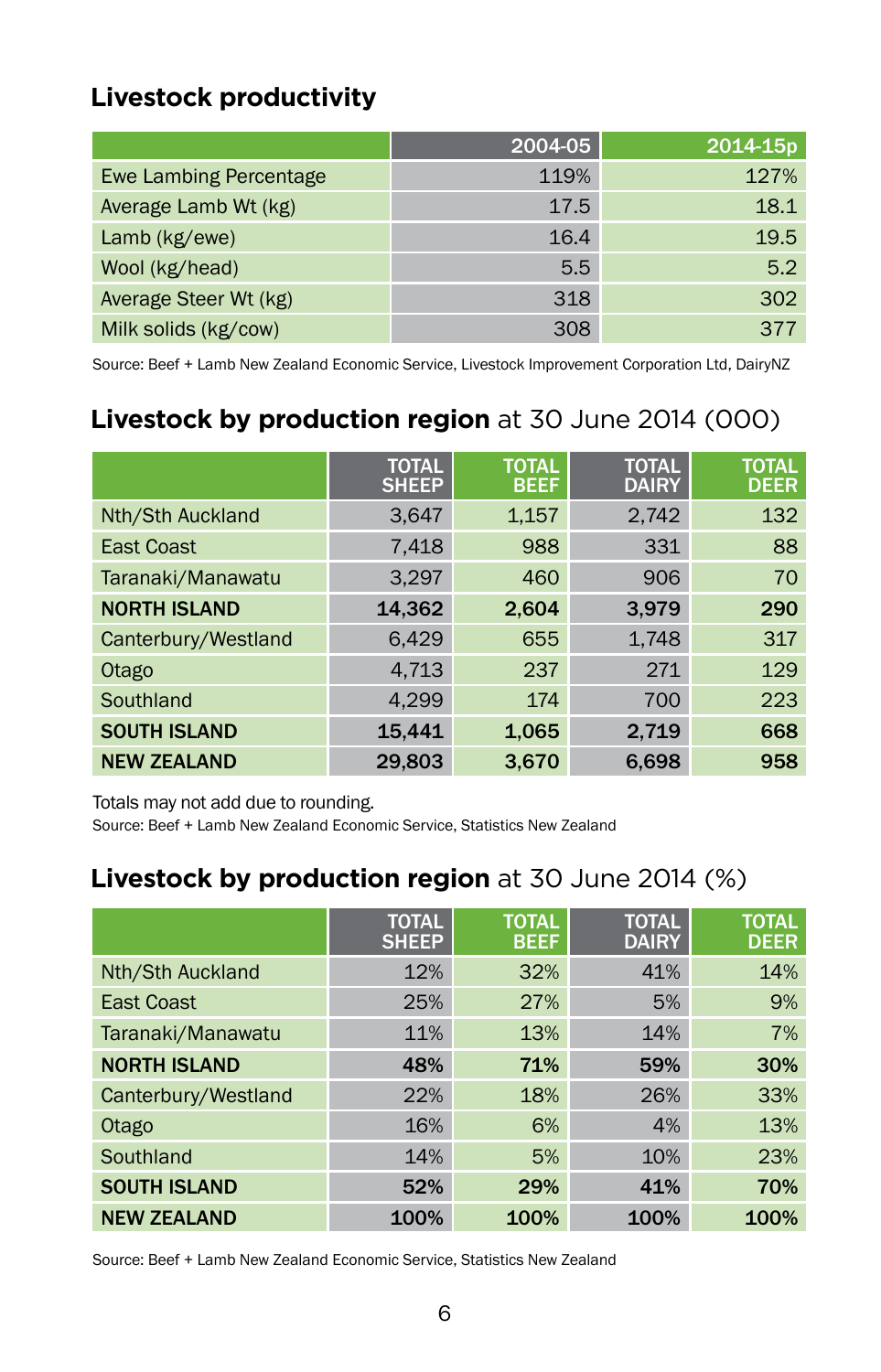



- 19.2 million breeding ewes<br>10.3 million ewe hoggets, d
- 10.3 million ewe hoggets, dry ewes, wethers and rams<br>29.5 million sheep wintered
- 29.5 million sheep wintered<br>-26.1 % on 2005
	- 26.1 % on 2005<br>-1.1 % on 2014
	- $%$  on 2014



# **Breeding flocks**

The major breed in the North Island and southern districts of the South Island is the Romney. Corriedale and Halfbred sheep are mainly found in Canterbury, Marlborough and parts of Otago. Merino sheep are predominantly farmed in the South Island high country.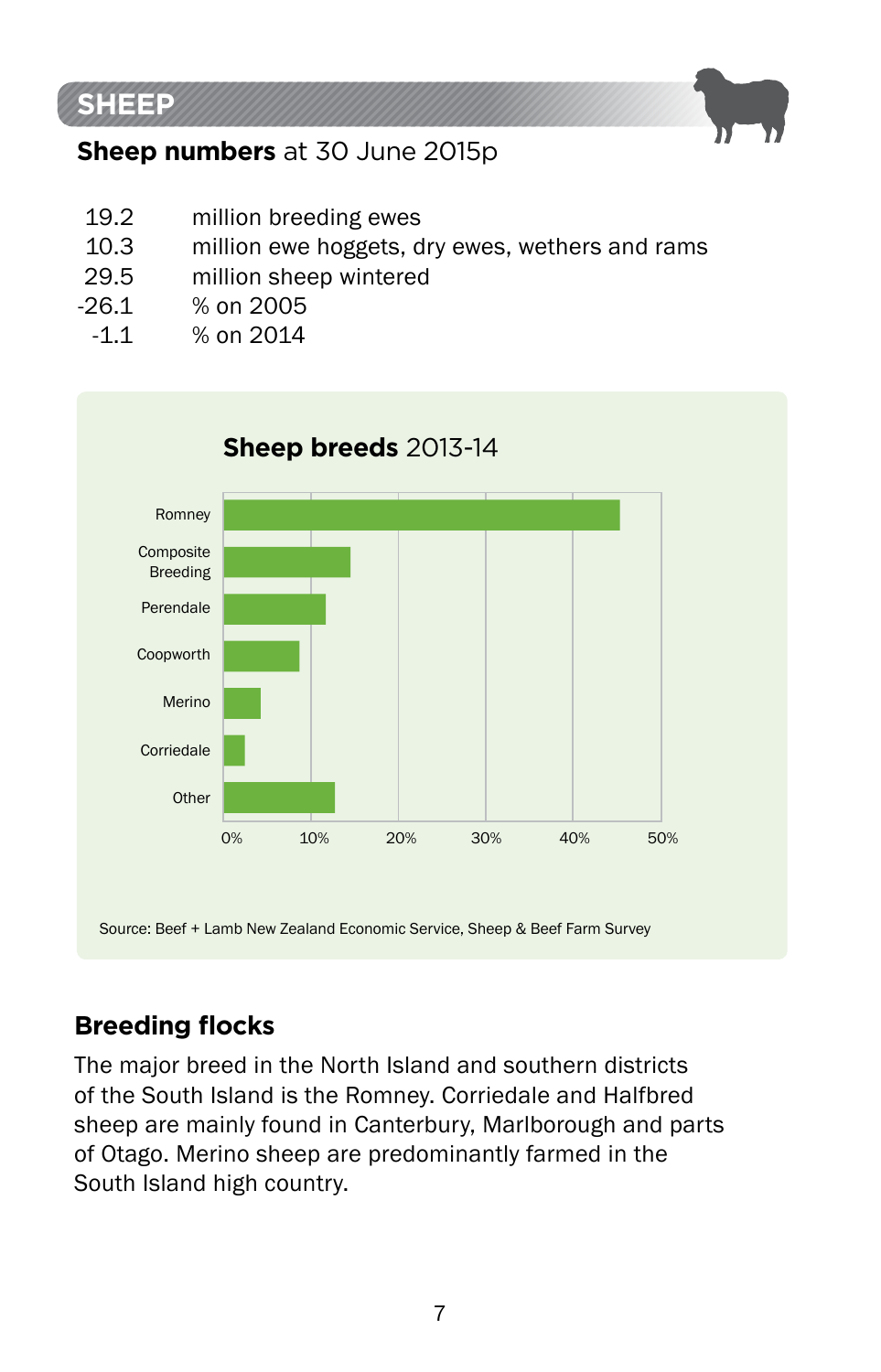# **BEEF CATTLE**



# **Beef cattle** at 30 June 2015p

Beef cattle numbers were provisionally 3.6 million, of which 1.0 million were beef breeding cows and heifers. 72% of total beef cattle were in the North Island.

# **Beef cattle breeds** 2013-14

| Angus          |    | 36% Friesian          | 14% |
|----------------|----|-----------------------|-----|
| Angus Hereford |    | 10% Friesian Hereford | 4%  |
| Hereford       |    | 9% Mixed              | 21% |
| Other          | 6% |                       |     |

Few farmers devote themselves exclusively to beef production. In general, the raising and finishing of beef cattle is carried out in conjunction with sheep farming. In addition, beef is produced from cull dairy cows, bobby calves and raising young bulls to produce bull beef.

# **DAIRY CATTLE**



# **Dairy cattle** at 30 June 2015p

Dairy cattle, including cows, replacement heifers and breeding bulls, totalled 6.4 million at 30 June 2015.

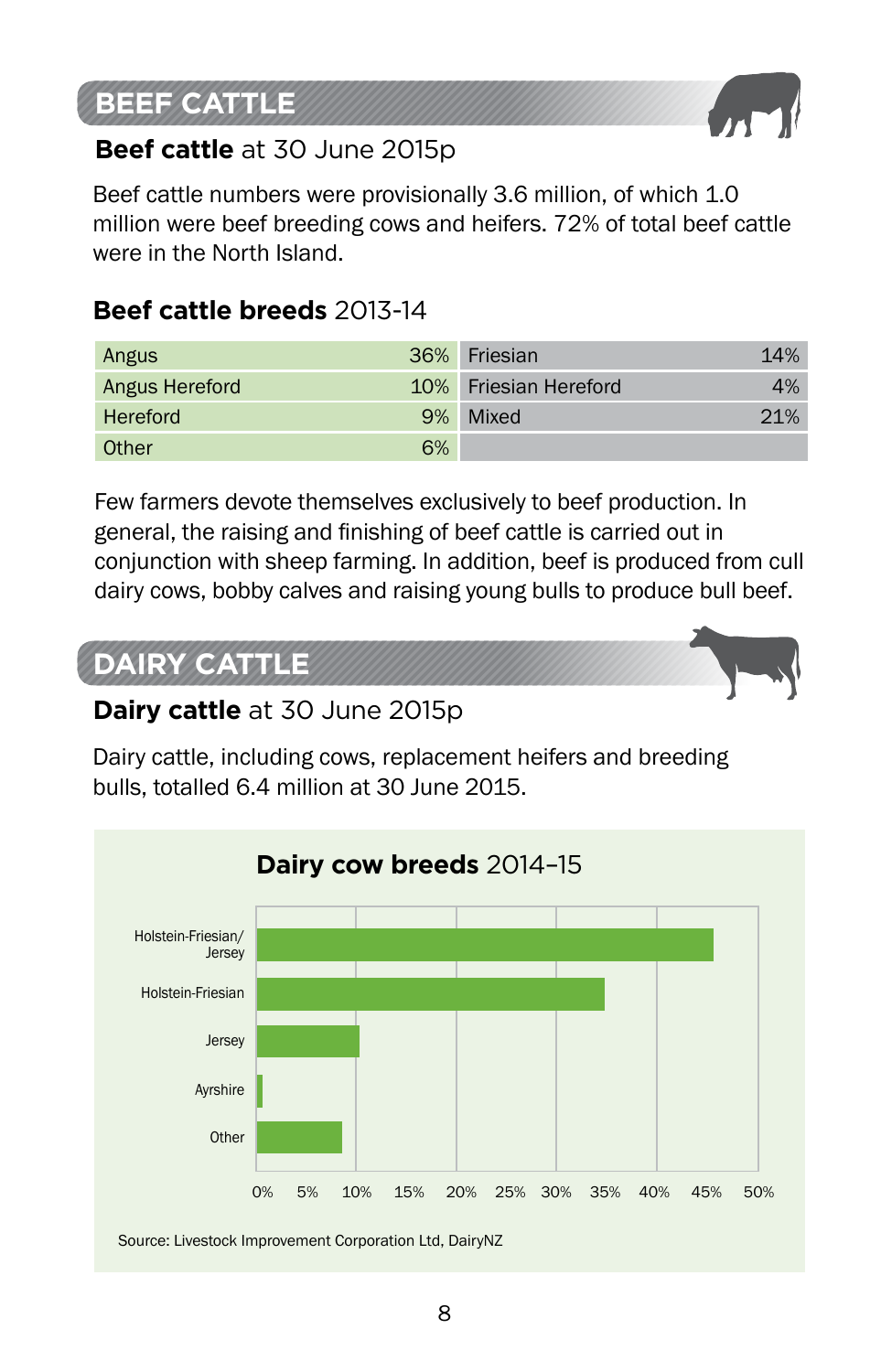59% of dairy cattle were in the North Island. The total herd of dairy cows and heifers in calf at 30 June 2015 was 5.0 million.

# **Herd size**

Average herd size in 2004–05 315 cows 2014–15 419 cows (+33%)



# **DEER**

| Breeding hinds | 432.300 Other deer | 126,600 |
|----------------|--------------------|---------|
| Weaners        | 348,800 Total deer | 907.700 |

For the year ended September 2015, total deer industry exports were \$255 million FOB. Venison exports were worth \$174 million FOB. velvet export earnings totalled \$39 million FOB while co-products and other totalled \$28 million FOB. Deer hides and leather receipts were \$15 million FOB.

Venison exports totalled 14,869 tonnes, of which 31% went to Germany, 16% to Benelux and 16% went to the USA. In 2014-15, China remained the largest export destination for New Zealand velvet, accounting for 63% of export receipts although Korea remains the largest market for the consumption of New Zealand velvet.

Source: Deer Industry New Zealand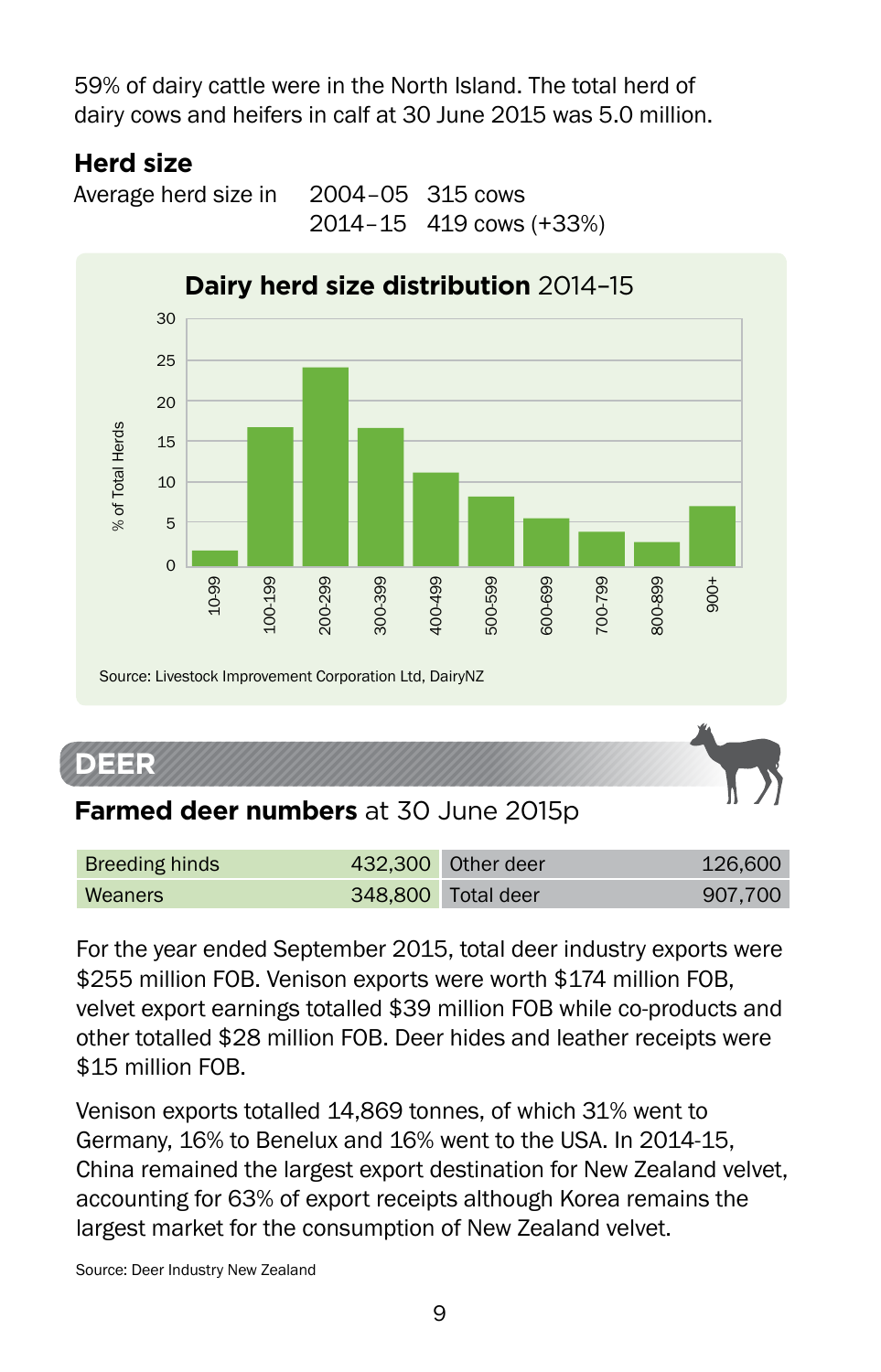

A total of 97,370 farmed goats were recorded in 2014 by Statistics New Zealand. About 72% of goats were in the North Island, with the largest populations in Waikato. It is estimated that two thirds of goats were on commercial sheep and beef farms.

For the year ended September 2015, goat exports totalled \$7.8 million FOB (excludes goat dairy products). This comprised \$6.9 million FOB of goat meat, \$0.4 million FOB of goat fibre and \$0.4 million FOB of skins.

Pig production in the year ended September 2015 was 625,890 pigs, a decrease of 7% compared to the year ended September 2014 (672,108 pigs).

**PIGS** 

Production decreased by 7% in the North Island and by 8% in the South Island. 61% of all pigs marketed were slaughtered in the South Island.

Most of the pig meat production is consumed in the local market. Total supply of pig meat in 2014- 15 was 113,596 tonnes, of which 65,639 tonnes were imported.

# **MEAT**



The total number of livestock processed for the year ended 30 September 2015 at export plants and abattoirs was:

| 21.3 million lambs | 2.7 million cattle | 0.6 million pigs  |
|--------------------|--------------------|-------------------|
| 4.2 million sheep  | 2.1 million calves | 0.4 million deer  |
|                    |                    | 0.1 million goats |

Total meat production on a bone-in-basis for the same period was:

|              | 000 TONNES | % AVAILABLE FOR EXPORT1 |
|--------------|------------|-------------------------|
| Lamb         | 385.0      | 98%                     |
| Mutton       | 103.0      | 98%                     |
| Beef & Veal  | 695.0      | 91%                     |
| Pig meat     | 44.8       | <b>NA</b>               |
| Goat meat    | 1.3        | 72%                     |
| Venison      | 21.4       | 99%                     |
| <b>Total</b> | 1.250.5    | 90%                     |

1 Some was consumed in New Zealand.

Source: Beef + Lamb New Zealand Economic Service, Statistics New Zealand, Deer Industry New Zealand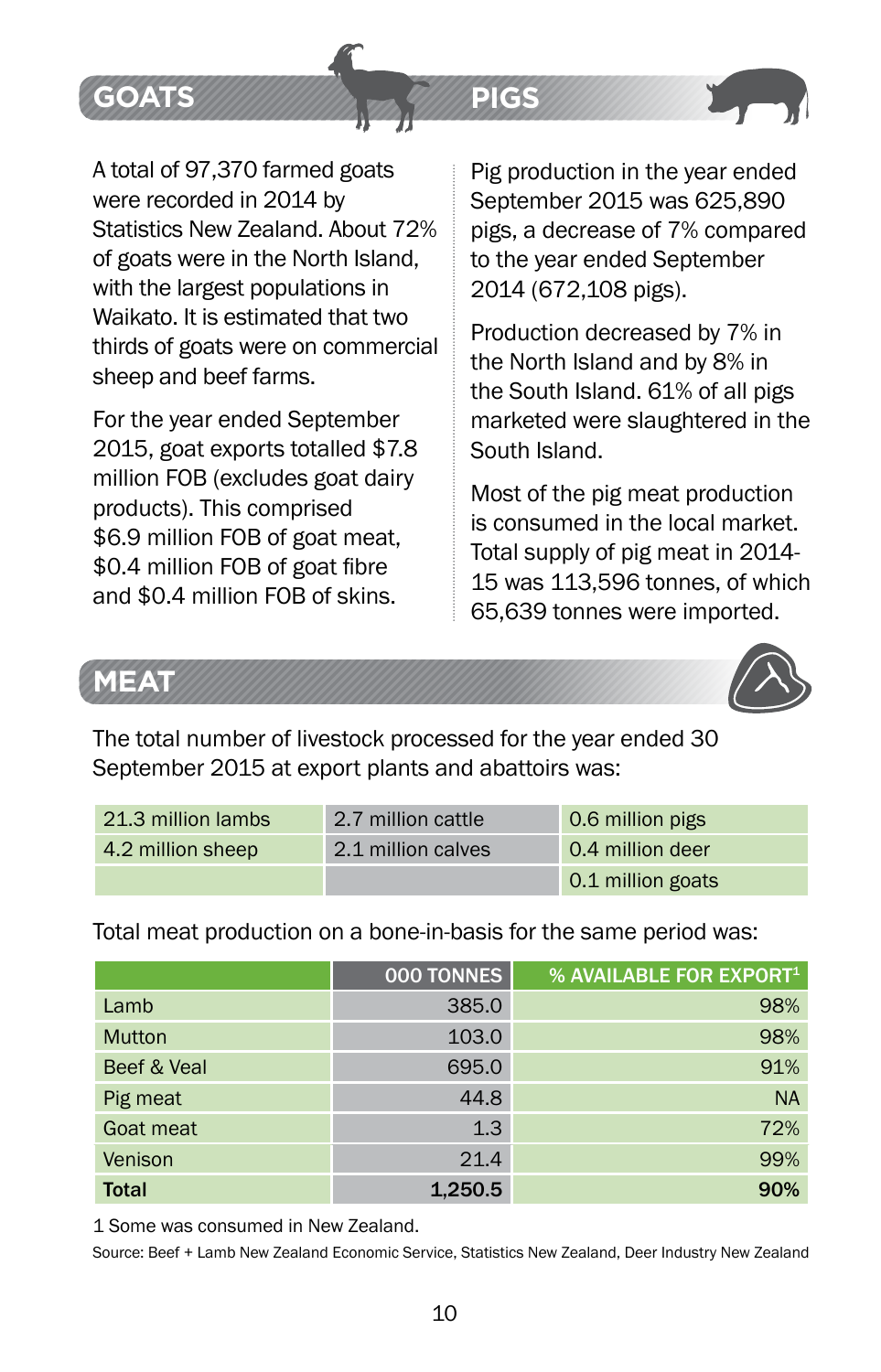# **Meat exports** Year ended 30 September 2015

|                 | <b>TOTAL TONNES</b><br><b>SW</b> | \$000 FOB | \$ PER TONNE SW |
|-----------------|----------------------------------|-----------|-----------------|
| Carcases        | 7,577                            | 51,414    | 6,786           |
| Cuts            | 247,206                          | 1.966.772 | 7.956           |
| <b>Boneless</b> | 47,307                           | 548.910   | 11,603          |
| <b>LAMB</b>     | 302,090                          | 2,567,096 | 8,498           |
| Carcases        | 16.867                           | 77.236    | 4.579           |
| Cuts            | 54.403                           | 250.101   | 4.597           |
| <b>Boneless</b> | 16,128                           | 122,361   | 7,587           |
| <b>MUTTON</b>   | 87,397                           | 449,698   | 5,145           |
| Carcases        | 41                               | 360       | 8.716           |
| Cuts            | 37.364                           | 161,893   | 4.333           |
| <b>Boneless</b> | 370,010                          | 2,884,769 | 7,796           |
| <b>BEEF</b>     | 407,415                          | 3,047,022 | 7,479           |
| Carcases        | 856                              | 2.905     | 3.394           |
| Cuts            | 7.874                            | 25.919    | 3,292           |
| <b>Boneless</b> | 15,708                           | 108,713   | 6,921           |
| <b>BOBBY</b>    | 24,438                           | 137,538   | 5,628           |
| <b>GOAT</b>     | 966                              | 6.908     | 7,149           |
| <b>OFFALS</b>   | 69,234                           | 224,057   | 3,236           |
| <b>TOTAL</b>    | 891.540                          | 6,432,319 | 7.215           |
|                 |                                  |           |                 |

Source: Beef + Lamb New Zealand Economic Service, Statistics New Zealand

#### **Meat exports by region** Year ended 30 September 2015 (%)

% of total tonnes SW

|                       | <b>LAMB</b> | <b>MUTTON</b> | <b>BEEF &amp; VEAL</b> | OTHER <sup>1</sup> |
|-----------------------|-------------|---------------|------------------------|--------------------|
| Africa                | 1%          | 1%            | 0%                     | 12%                |
| <b>European Union</b> | 41%         | 15%           | 2%                     | 12%                |
| <b>Middle East</b>    | 10%         | 2%            | 3%                     | 14%                |
| North America         | 10%         | 8%            | 58%                    | 6%                 |
| North Asia            | 32%         | 64%           | 28%                    | 29%                |
| Pacific               | 2%          | 0%            | 2%                     | 3%                 |
| South Asia            | 2%          | 8%            | 6%                     | 13%                |
| Other                 | 2%          | 2%            | 1%                     | 11%                |
| <b>Total</b>          | 100%        | 100%          | 100%                   | 100%               |

1 Other meat and offal, variety meats, goat meat.

Source: Beef + Lamb New Zealand Economic Service, Statistics New Zealand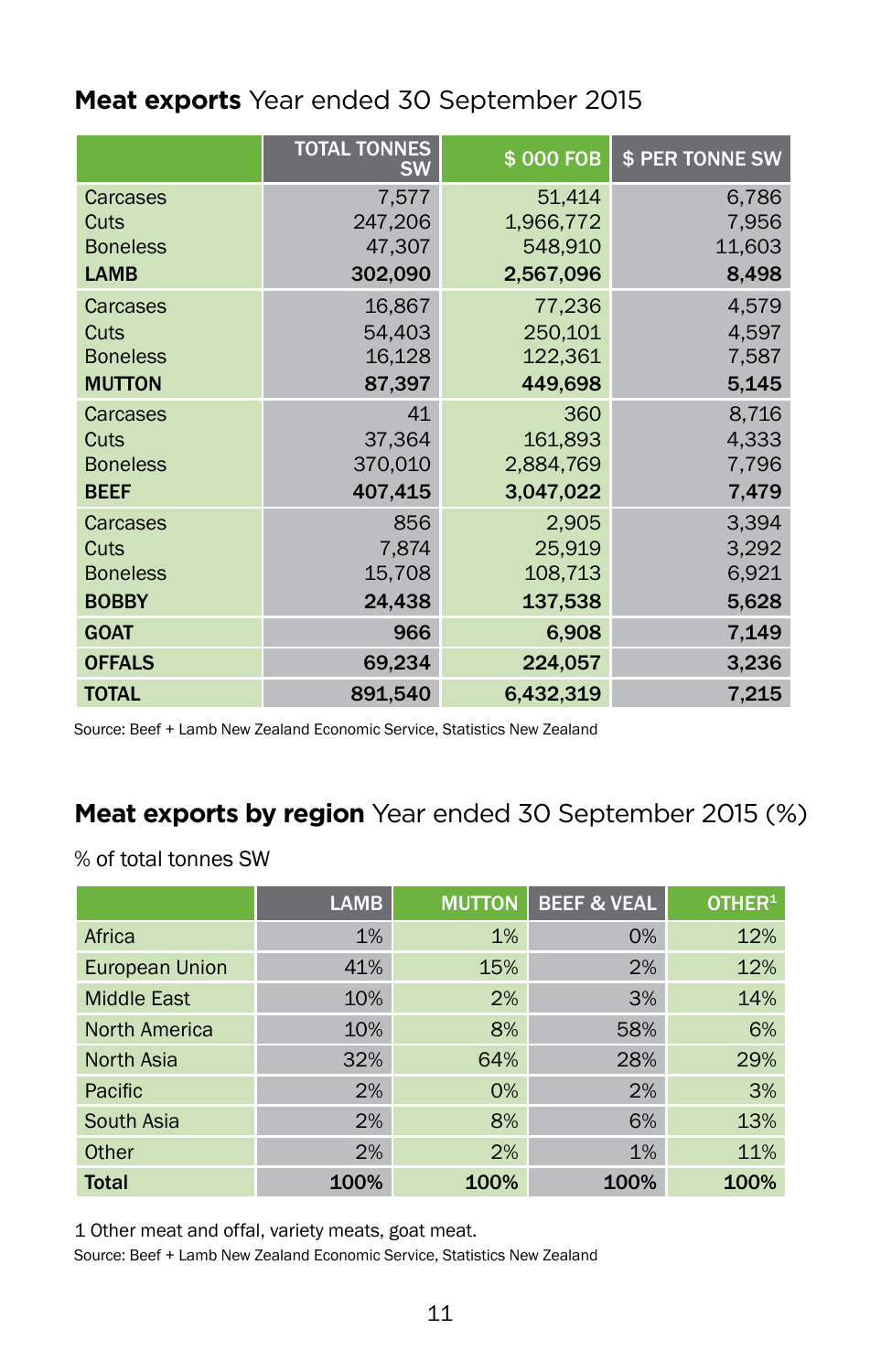# **Average export carcase weights** kg per head

| Year ended<br>30 September | 2014   | 2015   | % change |
|----------------------------|--------|--------|----------|
| <b>LAMB</b>                |        |        |          |
| North Island               | 18.51  | 18.42  | $-0.5%$  |
| South Island               | 18.04  | 17.75  | $-1.6%$  |
| <b>NEW ZEALAND</b>         | 18.26  | 18.09  | $-0.9%$  |
| <b>MUTTON</b>              |        |        |          |
| North Island               | 24.89  | 24.67  | $-0.9%$  |
| South Island               | 25.70  | 25.40  | $-1.2%$  |
| <b>NEW ZEALAND</b>         | 25.33  | 25.04  | $-1.1%$  |
| <b>STEER AND HEIFER</b>    |        |        |          |
| North Island               | 275.45 | 271.45 | $-1.5%$  |
| South Island               | 276.70 | 271.76 | $-1.8%$  |
| <b>NEW ZEALAND</b>         | 275.81 | 271.54 | $-1.5%$  |
| <b>COW</b>                 |        |        |          |
| North Island               | 197.58 | 195.62 | $-1.0%$  |
| South Island               | 203.16 | 199.87 | $-1.6%$  |
| <b>NEW ZEALAND</b>         | 199.40 | 197.04 | $-1.2%$  |
| <b>BULL</b>                |        |        |          |
| North Island               | 301.00 | 297.71 | $-1.1%$  |
| South Island               | 301.83 | 298.13 | $-1.2%$  |
| <b>NEW ZEALAND</b>         | 301.17 | 297.79 | $-1.1%$  |

Source: Beef + Lamb New Zealand Economic Service, New Zealand Meat Board

# **Average export payment to farmers** \$ per head

| <b>Year ended</b><br>30 September | $1$    | <b>MUTTON<sup>1</sup></b> | <b>BEEF</b> |
|-----------------------------------|--------|---------------------------|-------------|
| 2005                              | 68.25  | 47.15                     | 787.93      |
| 2006                              | 56.21  | 40.44                     | 782.38      |
| 2007                              | 53.89  | 36.30                     | 776.20      |
| 2008                              | 58.55  | 34.08                     | 809.56      |
| 2009                              | 89.83  | 50.01                     | 818.68      |
| 2010                              | 81.30  | 56.43                     | 810.88      |
| 2011                              | 117.64 | 91.76                     | 970.89      |
| 2012                              | 113.58 | 94.57                     | 1.016.46    |
| 2013                              | 85.30  | 60.79                     | 933.43      |
| 2014                              | 100.04 | 76.43                     | 909.11      |
| 2015                              | 93.92  | 66.80                     | 1.144.16    |

Source: Beef + Lamb New Zealand Economic Service 1 Per head returns including skin and wool pull payments net of processing charges.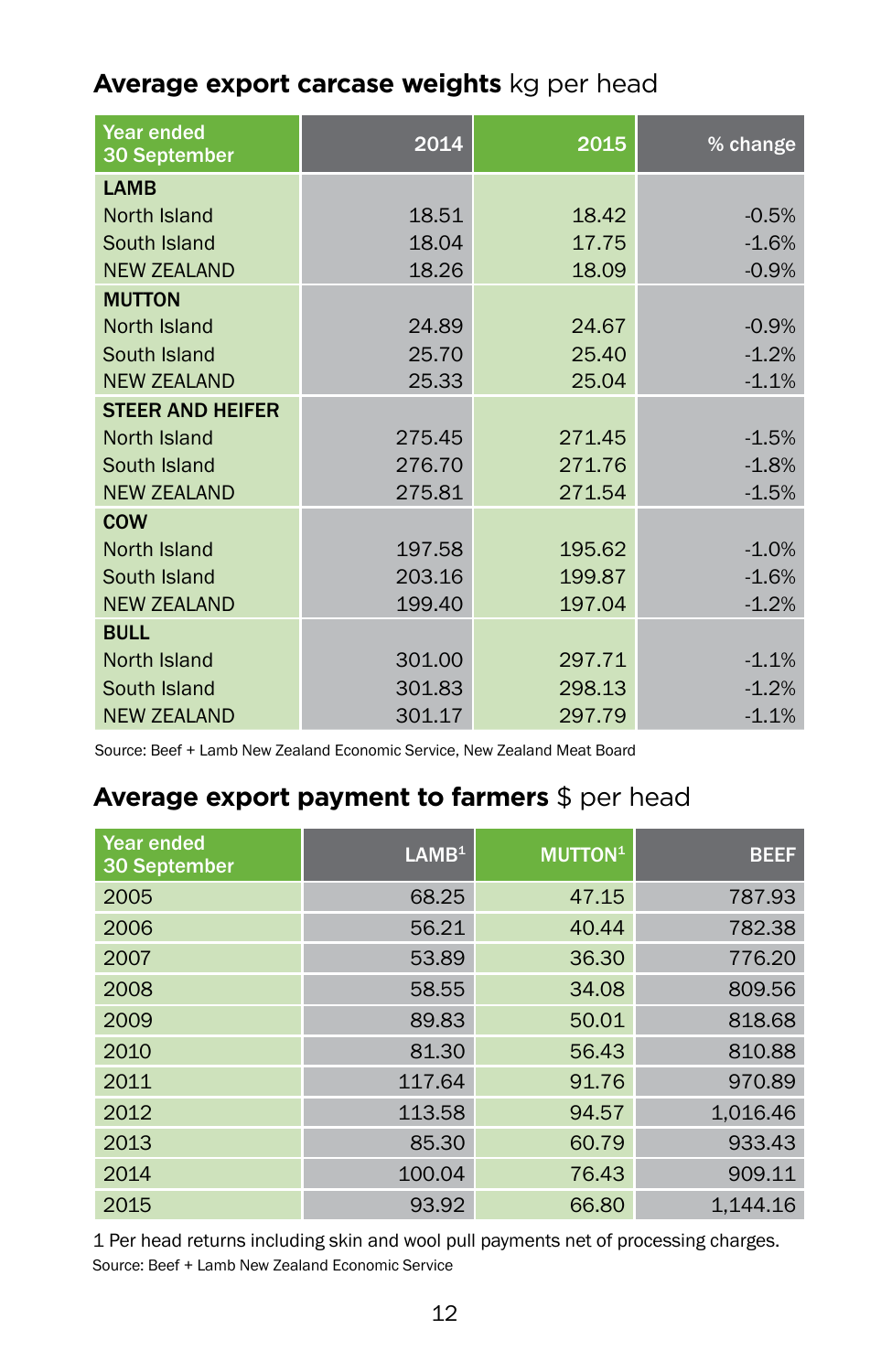



**All grades lamb** month and annual average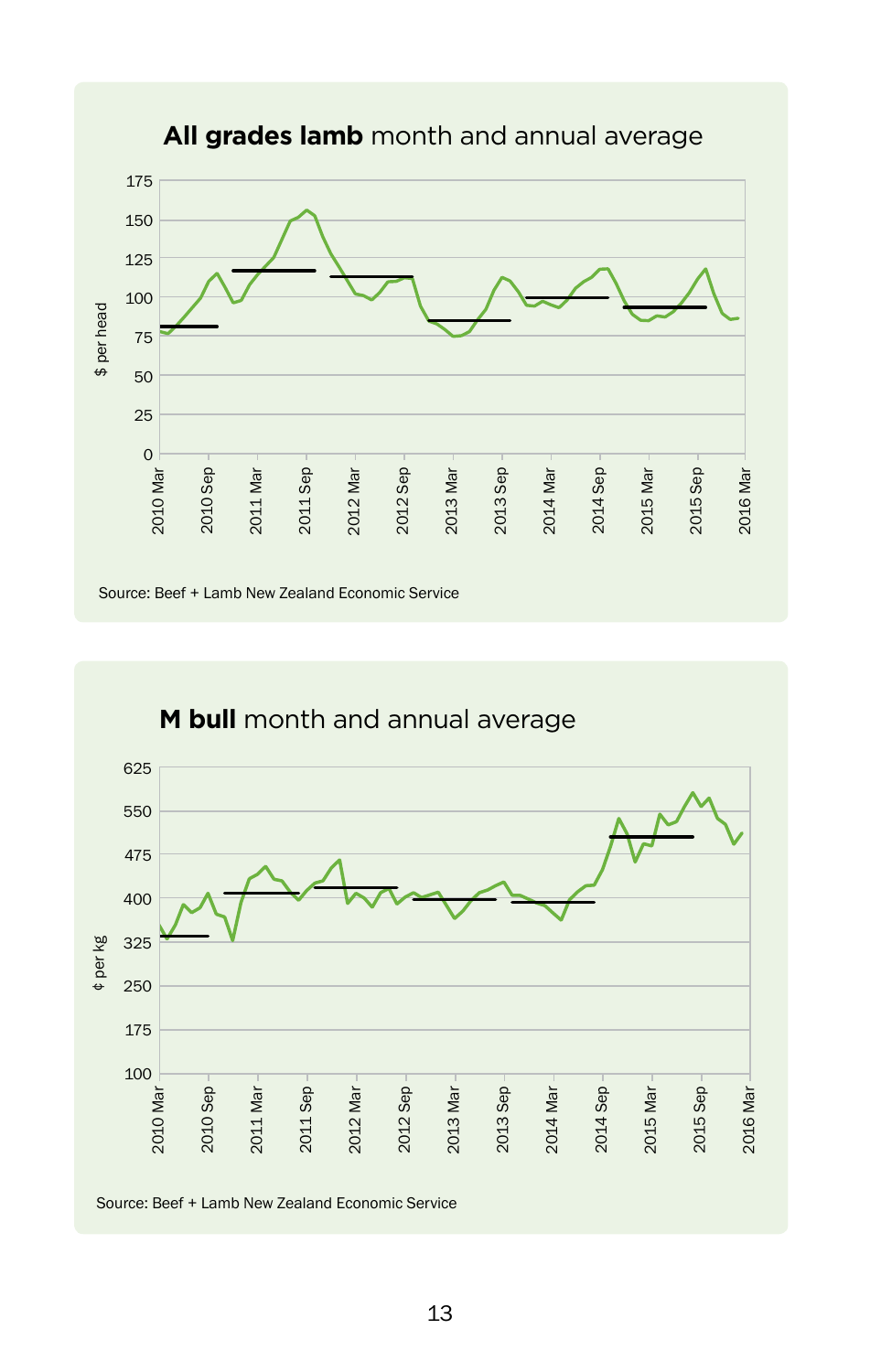#### **New Zealand meat consumption**

Year ended September 2009

|               | <b>KG PER CAPITA</b> | %    |
|---------------|----------------------|------|
| Lamb          | 7.5                  | 8%   |
| <b>Mutton</b> | 2.8                  | 4%   |
| Beef and Veal | 28.0                 | 31%  |
| Poultry       | 31.3                 | 35%  |
| Pig meat      | 19.6                 | 22%  |
| <b>TOTAL</b>  | 89.2                 | 100% |

Source: Beef + Lamb New Zealand Economic Service, Poultry Industry Association of New Zealand, New Zealand Pork Industry



In 2015, New Zealand was the third largest producer of wool on a "clean" basis in the world and produced 10.1% of world production.

The main shear generally takes place from November to January and sheep are machine shorn on approximately 43,000 stands. Merino sheep are sometimes blade shorn in cooler regions.



Source: Beef + Lamb New Zealand Economic Service, Sheep & Beef Farm Survey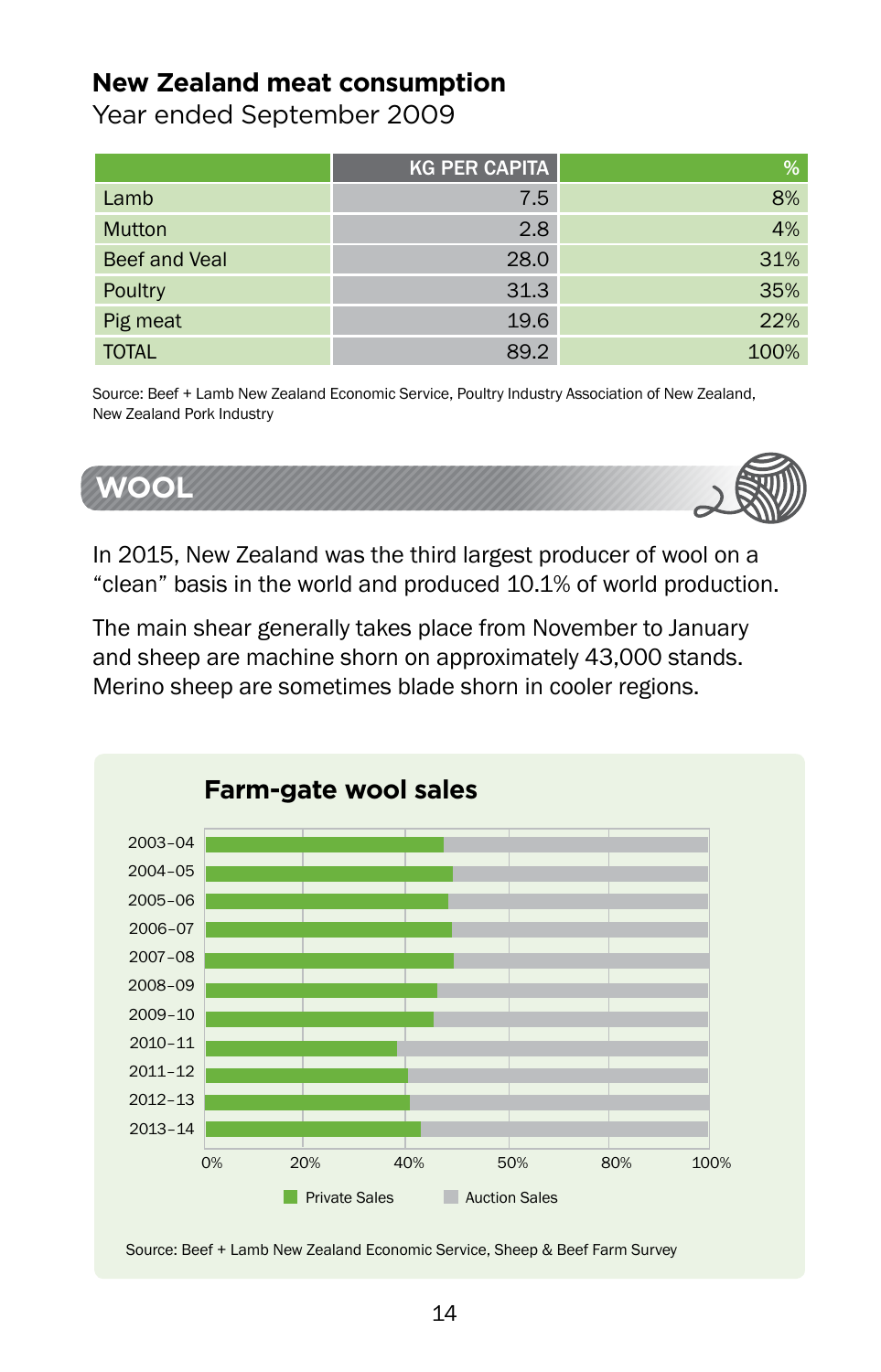| <b>YEAR</b> | <b>OPENING</b><br>SHEEP 000 | <b>WOOL - 000</b><br><b>TONNES GREASY</b> | <b>WOOL - NZ CENTS</b><br><b>PER KG GREASY</b> |
|-------------|-----------------------------|-------------------------------------------|------------------------------------------------|
| 1980-81     | 68.772                      | 380.7                                     | 247.5                                          |
| 1990-91     | 57.852                      | 305.3                                     | 316.4                                          |
| 2000-01     | 42.260                      | 236.7                                     | 392.2                                          |
| 2001-02     | 40.033                      | 228.9                                     | 385.3                                          |
| 2002-03     | 39.572                      | 229.6                                     | 414.0                                          |
| 2003-04     | 39,552                      | 217.7                                     | 353.3                                          |
| 2004-05     | 39.271                      | 215.5                                     | 326.3                                          |
| 2005-06     | 39.880                      | 224.5                                     | 298.6                                          |
| 2006-07     | 40.098                      | 217.6                                     | 309.6                                          |
| 2007-08     | 38.460                      | 205.8                                     | 313.7                                          |
| 2008-09     | 34.088                      | 157.5                                     | 308.7                                          |
| 2009-10     | 32.384                      | 185.8                                     | 313.5                                          |
| 2010-11     | 32,563                      | 172.7                                     | 469.9                                          |
| 2011-12     | 31.132                      | 164.9                                     | 498.1                                          |
| 2012-13     | 31.263                      | 169.9                                     | 384.5                                          |
| 2013-14     | 30,787                      | 158.2                                     | 430.8                                          |
| 2014-15     | 29.803                      | 154.5                                     | 442.9                                          |

#### **Sheep numbers, wool production and auction price**

Source: Beef + Lamb New Zealand Economic Service, Statistics New Zealand

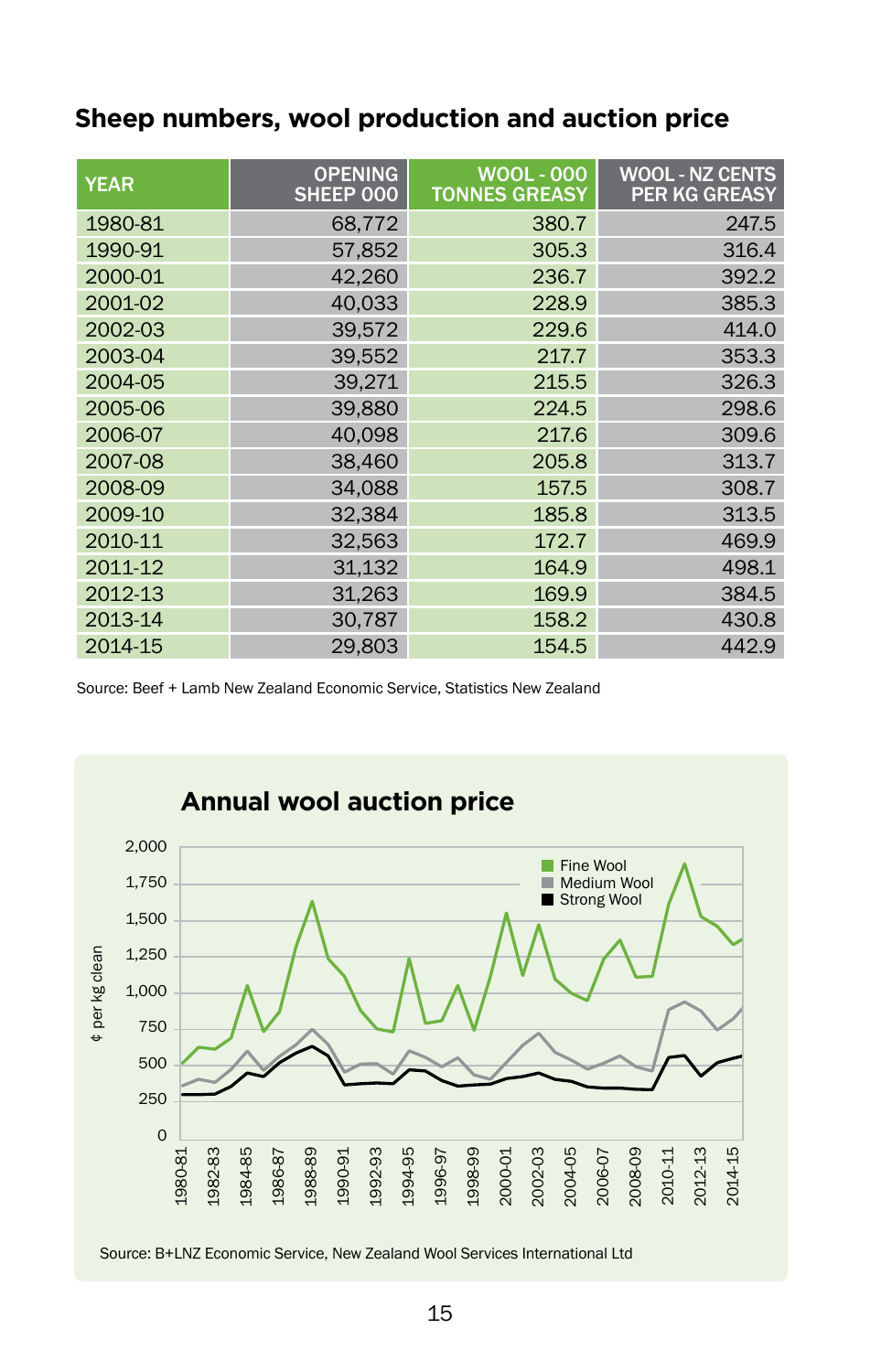

Wool fibre export earnings for the year ended 30 June 2015 were \$804.9 million FOB. Wool carpet and rug export receipts were \$115.5 million FOB, with intermediate products (tops, varns and sliver) and other final woollen products contributing a further \$37.9 million FOB. All wool products represented 2.1% (\$958.5 million FOB) of the total value of New Zealand merchandise exports.

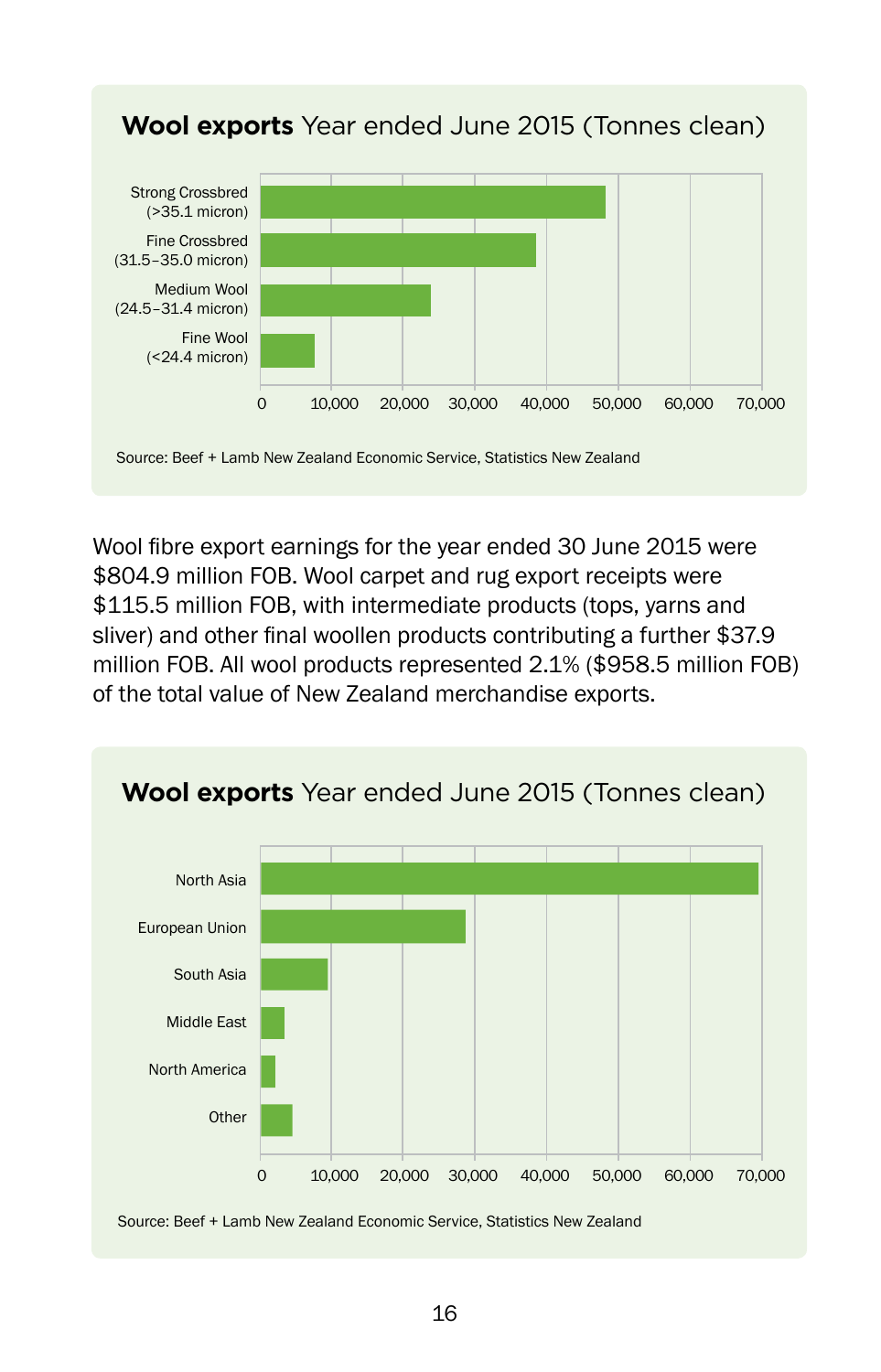# **DAIRY**



# **Dairy companies**

There are three co-operative New Zealand dairy companies: Fonterra, Tatua and Westland. In addition, there are five other dairy companies exporting dairy products: Open Country, Synlait, Miraka, Goodman Fielder and Oceania Dairy. The largest of these companies is Fonterra which is owned by over 10,500 dairy farmers, processing around 22 billion litres of milk. Fonterra is the largest producer of dairy products in New Zealand.

# **Dairy production** 2014-15

In 2014-15, production per cow was 377 kg milk solids or 4,235 litres of milk (comprising 213 kg milk fat and 164 kg protein content).

# **Dairy meat**

In the year ended 30 September 2015, 2.12 million bobby calves and 1.19 million cull cows were processed. In spring 2014, an estimated 0.49 million calves were retained for dairy beef production.

# **Exports of dairy produce** Year ended September 2015

|               | 000 TONNES | %   |
|---------------|------------|-----|
| Milk powder   | 1,822      | 29% |
| Milk solids   | 1,623      | 26% |
| Whole milk    | 1,384      | 22% |
| <b>Butter</b> | 485        | 8%  |
| Skim milk     | 401        | 6%  |
| Cheese        | 310        | 5%  |
| Casein        | 102        | 2%  |
| Whey          | 86         | 1%  |

Source: Statistics New Zealand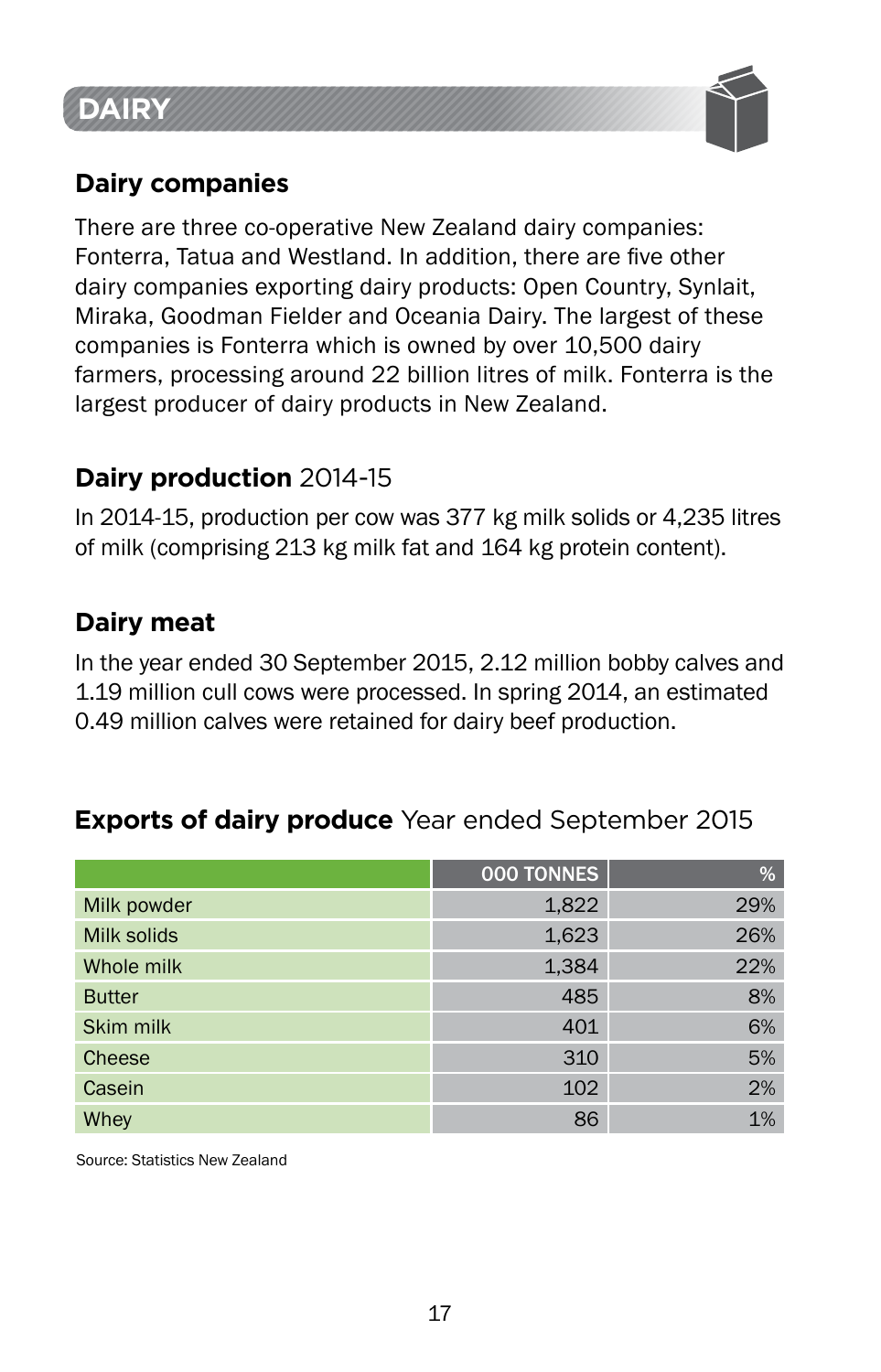# **ARABLE**



Arable farming in New Zealand is located mainly on the plains and easier downland country in the South Island. The greater portion of the area sown is in Canterbury.

# **Cash crops**

In the year ended June 2015, wheat was harvested from 48,600 hectares, barley from 67,200 hectares, maize from 19,500 hectares and oats from 6,400 hectares. Associated yields for wheat, barley, maize and oats were 8.7, 6.7, 11.5 and 5.3 tonnes per hectare respectively.

#### **Grain and seed crop production**

Year ended 30 June 2012

|                                                                | <b>NORTH ISLAND</b>       | <b>SOUTH ISLAND</b>      | <b>NEW ZEALAND</b>        |
|----------------------------------------------------------------|---------------------------|--------------------------|---------------------------|
| <b>WHEAT</b><br><b>Tonnes</b><br><b>Hectares</b><br>Tonnes/ha  | 15,500<br>2.600<br>6.0    | 473,100<br>52.200<br>9.1 | 488,600<br>54,800<br>8.9  |
| <b>BARLEY</b><br><b>Tonnes</b><br><b>Hectares</b><br>Tonnes/ha | 48,800<br>9.200<br>5.3    | 390,000<br>56,500<br>6.9 | 438,800<br>65.700<br>6.7  |
| <b>MAIZE</b><br><b>Tonnes</b><br><b>Hectares</b><br>Tonnes/ha  | 205,800<br>18,900<br>10.9 | 5,400<br>500<br>10.8     | 211,200<br>19,400<br>10.9 |
| <b>OATS</b><br><b>Tonnes</b><br><b>Hectares</b><br>Tonnes/ha   | 600<br>200<br>3.0         | 17.500<br>3,700<br>4.7   | 18,100<br>3,900<br>4.6    |

Totals may not add due to rounding.

Source: Statistics New Zealand, 2012 Agricultural Census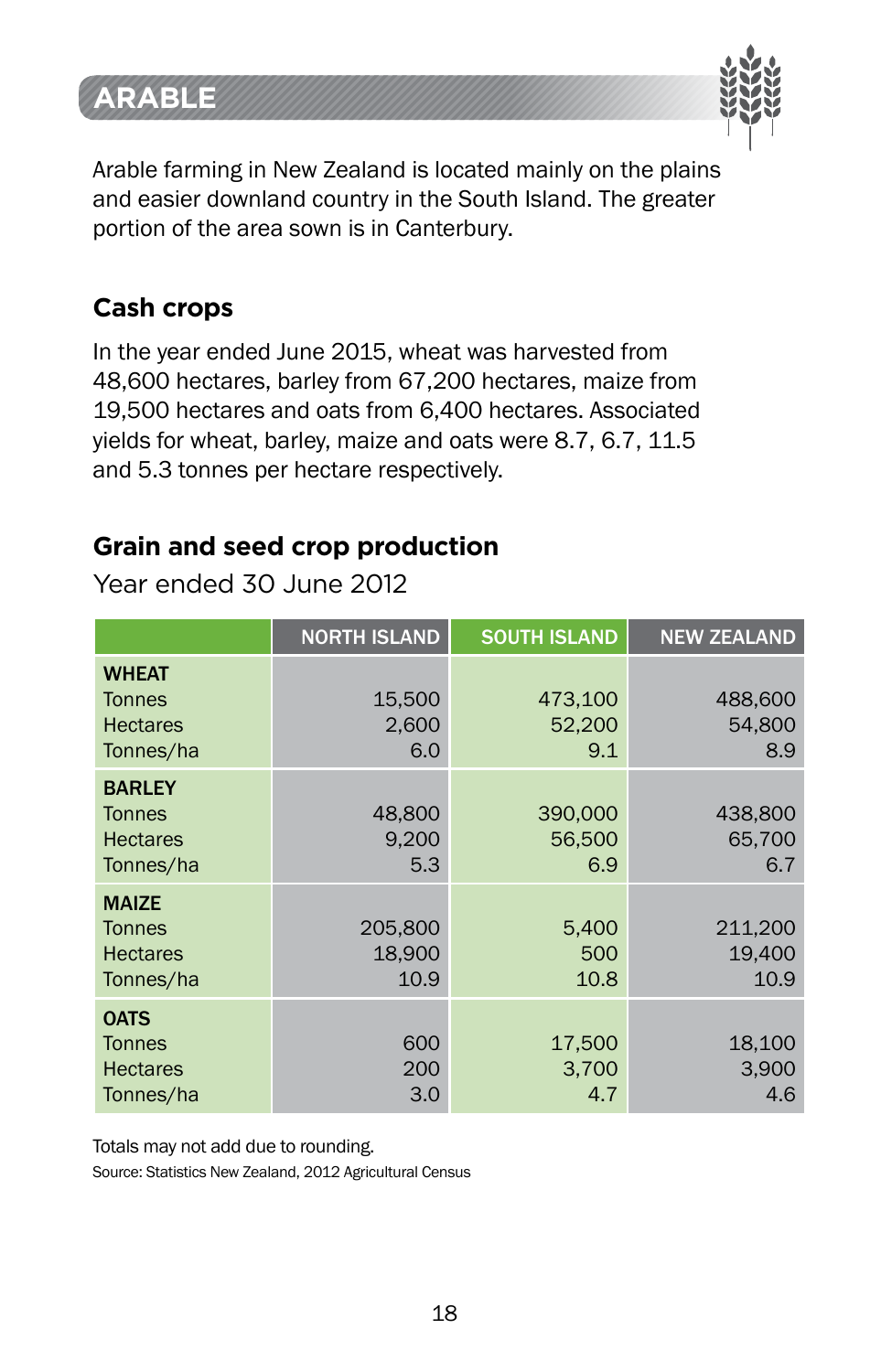# **FERTILISER**



#### **Fertiliser sales**

Most New Zealand soils need fertilisers, especially phosphate and sulphur, and topdressing of pastures is essential for their maintenance and productivity. Peak deliveries each year are made in October and again in February to April, when spring and autumn topdressing take place.



Fertiliser usage varies considerably between regions due to differences in soil type, climate and type of farming. There is a strong link between stock performance and fertiliser use.

#### **Sheep and beef farm fertiliser use** 2014-15p

|                        | <b>KG PER STOCK UNIT</b> | <b>KG PER HECTARE</b> |
|------------------------|--------------------------|-----------------------|
| Northland/Waikato/BOP  | 24.1                     | 227.2                 |
| <b>East Coast</b>      | 18.7                     | 163.0                 |
| Taranaki/Manawatu      | 21.7                     | 198.4                 |
| <b>NORTH ISLAND</b>    | 21.6                     | 196.1                 |
| Marlborough/Canterbury | 19.8                     | 100.0                 |
| Otago/Southland        | 18.2                     | 93.5                  |
| <b>SOUTH ISLAND</b>    | 19.3                     | 97.3                  |
| <b>NEW ZEALAND</b>     | 20.5                     | 136.3                 |

Source: Beef + Lamb New Zealand Economic Service, Sheep & Beef Farm Survey, All Classes Sheep and Beef Farm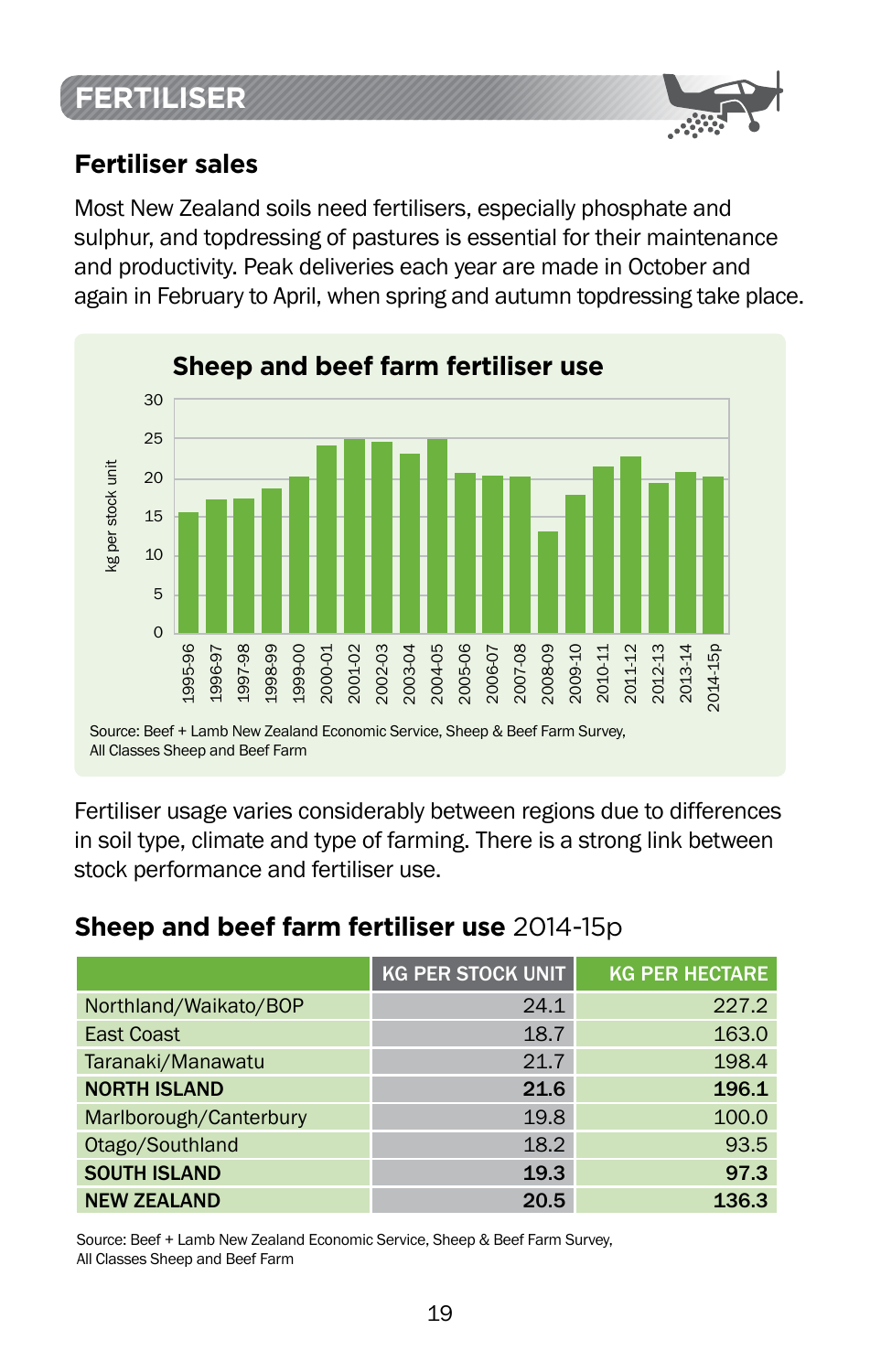

# **Sheep and beef farm revenue, expenditure and profit**

\$ per Farm1

|                | <b>SUMMARY</b>                            | 2004-05 | 2013-14 | 2014-15p |
|----------------|-------------------------------------------|---------|---------|----------|
| $\mathbf{1}$   | <b>REVENUE</b>                            |         |         |          |
| $\overline{2}$ | <b>Wool</b>                               | 44,713  | 49,029  | 50,200   |
| 3              | Sheep                                     | 164,908 | 215,359 | 202,900  |
| $\overline{4}$ | Cattle                                    | 74,439  | 104,267 | 117,900  |
| 5              | <b>Dairy Grazing</b>                      | 4,569   | 29,316  | 30,400   |
| 6              | Deer + Velvet                             | 3,390   | 4,113   | 4,000    |
| $\overline{7}$ | Goat + Fibre                              | 22      | 38      | $\Omega$ |
| 8              | Cash Crop                                 | 25,010  | 62,521  | 57,700   |
| 9              | Other                                     | 12,590  | 18,212  | 16,100   |
| 10             | <b>TOTAL GROSS REVENUE</b>                | 329,641 | 482,855 | 479,200  |
| 11             | <b>EXPENDITURE</b>                        |         |         |          |
| 12             | Fert, Lime & Seeds                        | 41,286  | 61,522  | 59,900   |
| 13             | Repairs & Maintenance                     | 23,383  | 30,175  | 28,700   |
| 14             | <b>Other Working Expenses</b>             | 111,015 | 159,224 | 166,800  |
| 15             | <b>TOTAL WORKING EXPENSES</b>             | 175,684 | 250,921 | 255,400  |
| 16             | Interest & Rent                           | 41,093  | 64,611  | 66,400   |
| 17             | <b>Other Standing Charges</b>             | 15,759  | 25,214  | 25,800   |
| 18             | Depreciation                              | 23,840  | 27,384  | 26,900   |
| 19             | <b>TOTAL EXPENDITURE</b>                  | 256,376 | 368,130 | 374,500  |
| 20             | <b>FARM PROFIT BEFORE TAX<sup>2</sup></b> | 73,265  | 114,725 | 104,700  |

1 The Weighted Average All Classes Sheep and Beef Farm at 1 July 2014 carried 2,770 sheep, 348 beef cattle and 30 deer totalling 4,207 stock units.

2 Farm Profit Before Tax is required to meet personal drawings, taxation payments, debt repayments and the purchase of capital items.

Source: Beef + Lamb New Zealand Economic Service, Sheep & Beef Farm Survey, All Classes Sheep and Beef Farm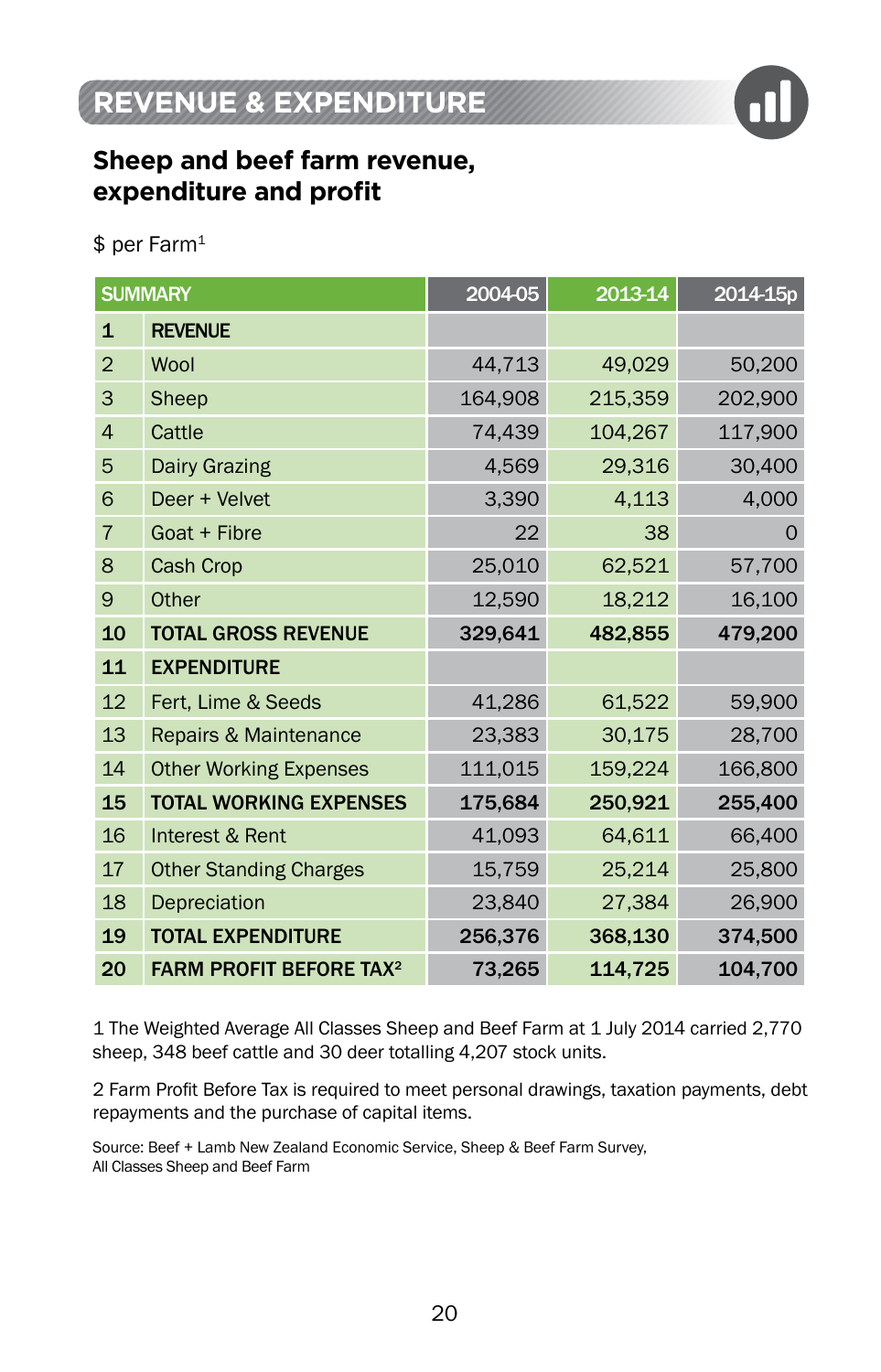#### **Revenue sources**

| Revenue              | 2004-05 | 2013-14 | 2014-15p |
|----------------------|---------|---------|----------|
| Wool                 | 14%     | 10%     | 10%      |
| Sheep                | 50%     | 45%     | 42%      |
| Cattle               | 23%     | 22%     | 25%      |
| <b>Dairy Grazing</b> | 1%      | 6%      | 6%       |
| Deer + Velvet        | 1%      | 1%      | 1%       |
| Cash Crop            | 8%      | 13%     | 12%      |
| Other                | 4%      | 4%      | 3%       |

Source: Beef + Lamb New Zealand Economic Service, Sheep & Beef Farm Survey, All Classes Sheep and Beef Farm

**AGRICULTURAL PRODUCTION & EXPORTS**

#### **Value and volume of agricultural production and exports**

| <b>YEAR</b> | <b>TOTAL</b><br><b>AGRICULTURAL</b><br><b>EXPORTS</b><br>(\$m FOB) | <b>TOTAL</b><br><b>PASTORAL</b><br><b>EXPORTS</b><br>(\$m FOB) | <b>WOOL</b><br><b>PRODUCTION</b><br>(000 TONNES<br>CLEAN) | <b>MILK SOLIDS</b><br><b>PROCESSED</b><br>(000)<br><b>TONNES)</b> | <b>MEAT</b><br><b>PRODUCTION</b><br>(000 TONNES<br><b>BONE-IN)</b> |
|-------------|--------------------------------------------------------------------|----------------------------------------------------------------|-----------------------------------------------------------|-------------------------------------------------------------------|--------------------------------------------------------------------|
| <b>NOTE</b> |                                                                    |                                                                |                                                           | 2                                                                 | 3,4                                                                |
| 2004-05     | 15,450                                                             | 11,697                                                         | 161.1                                                     | 1,213                                                             | 1,195                                                              |
| 2005-06     | 16,371                                                             | 12,408                                                         | 167.6                                                     | 1,267                                                             | 1,185                                                              |
| 2006-07     | 17,781                                                             | 13,370                                                         | 162.5                                                     | 1,316                                                             | 1,196                                                              |
| 2007-08     | 20,521                                                             | 15,874                                                         | 152.9                                                     | 1,270                                                             | 1,233                                                              |
| 2008-09     | 22,271                                                             | 17,114                                                         | 117.0                                                     | 1,393                                                             | 1,138                                                              |
| 2009-10     | 20,906                                                             | 16,022                                                         | 138.0                                                     | 1,438                                                             | 1,106                                                              |
| 2010-11     | 24,398                                                             | 19,294                                                         | 128.0                                                     | 1,513                                                             | 1,088                                                              |
| 2011-12     | 25,050                                                             | 19,691                                                         | 122.2                                                     | 1,685                                                             | 1,051                                                              |
| 2012-13     | 24,964                                                             | 19,439                                                         | 125.9                                                     | 1,658                                                             | 1,117                                                              |
| 2013-14     | 30,180                                                             | 24,444                                                         | 117.1                                                     | 1,825                                                             | 1,119                                                              |
| 2014-15     | 28,007                                                             | 21,739                                                         | 114.4                                                     | 1,890                                                             | 1,183                                                              |

1 Year Ended June. 2 Year Ended May. 3 Year Ended September. 4 Inspected meat production at export meat works and abattoirs – lamb, mutton, beef and veal.

Source: Beef + Lamb New Zealand Economic Service, Ministry for Primary Industries, Statistics New Zealand, Livestock Improvement Corporation Ltd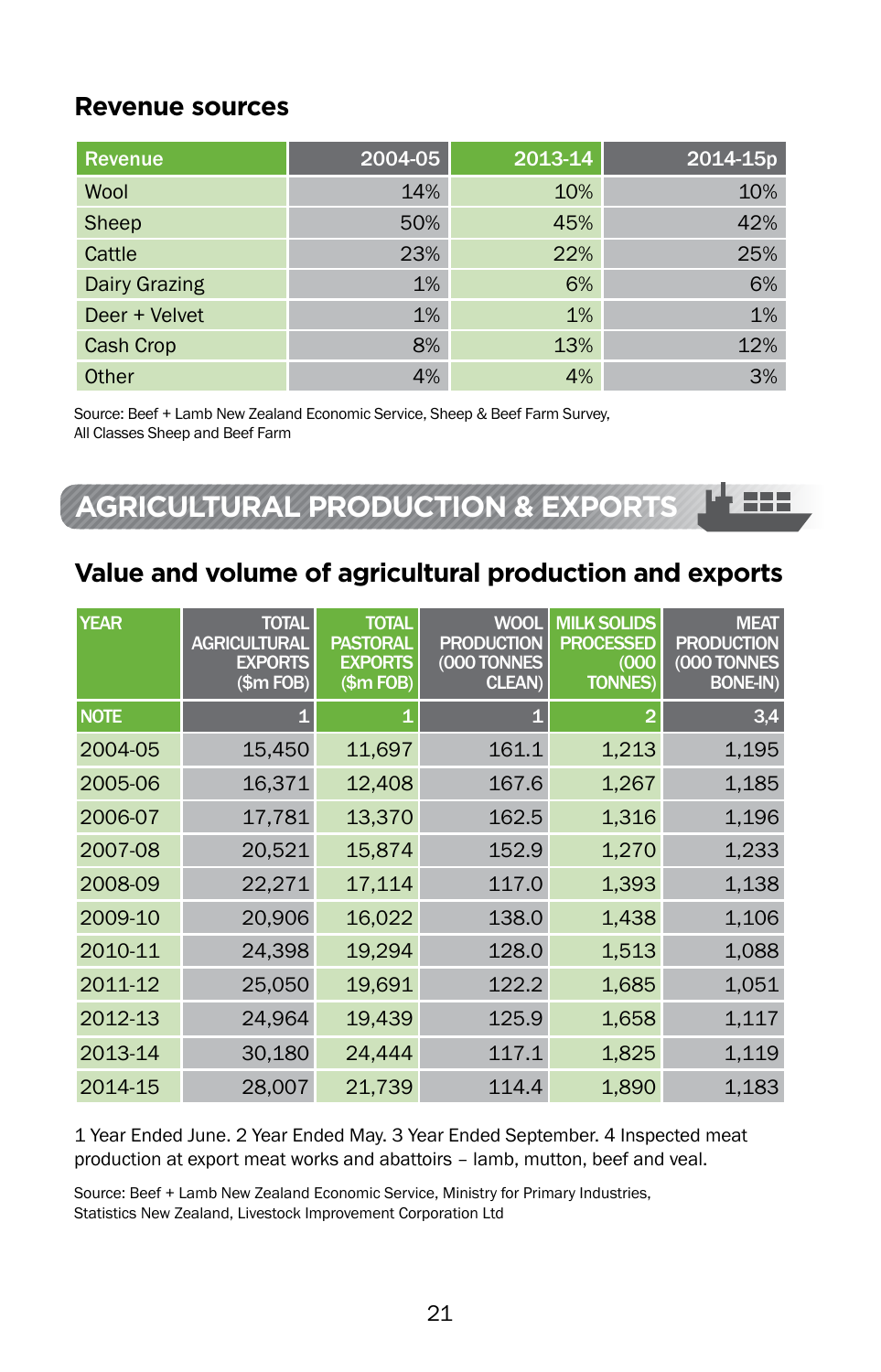# **Value of New Zealand exports**

Year ended 30 June (\$ million FOB)

|                                         | 2011    | 2012    | 2013                                         | 2014             | 2015                                         | % Change |  |  |
|-----------------------------------------|---------|---------|----------------------------------------------|------------------|----------------------------------------------|----------|--|--|
| <b>PASTORAL PRODUCTS</b><br><b>WOOL</b> |         |         |                                              |                  |                                              |          |  |  |
| <b>Raw Wool</b>                         | 716.9   | 776.3   | 678.3                                        | 733.2            | 805.0                                        | 9.8%     |  |  |
| <b>MEAT</b>                             |         |         |                                              |                  |                                              |          |  |  |
| Lamb                                    | 2.436.4 | 2.309.9 | 2.263.2                                      | 2.485.4          | 2.504.2                                      | 0.8%     |  |  |
| Mutton                                  | 473.9   | 329.4   | 395.0                                        | 488.4            | 417.6                                        | $-14.5%$ |  |  |
| Beef & Veal                             | 2,035.8 | 2.009.5 | 2.142.8                                      | 2.199.4          | 2.979.9                                      | 35.5%    |  |  |
| Venison                                 | 215.0   | 205.3   | 171.2                                        | 186.8            | 174.0                                        | $-6.8%$  |  |  |
| <b>Edible Offal</b>                     | 197.7   | 211.2   | 208.7                                        | 216.7            | 230.8                                        | 6.5%     |  |  |
| Other (poultry, pork)                   | 193.7   | 221.6   | 225.9                                        | 220.9            | 235.3                                        | 6.5%     |  |  |
| <b>TOTAL MEAT</b>                       | 5.552.5 | 5.286.9 | 5,406.9                                      | 5.797.6          | 6.541.8                                      | 12.8%    |  |  |
| <b>DAIRY</b>                            |         |         |                                              |                  |                                              |          |  |  |
| Milk & Powders                          | 7.575.6 | 7.910.7 |                                              | 7.967.6 11.648.3 | 8.258.7                                      | $-29.1%$ |  |  |
| <b>Butter</b>                           | 2.400.9 | 2.294.8 | 1,909.9                                      | 2.699.3          | 2.219.1                                      | $-17.8%$ |  |  |
| Cheese                                  | 1.354.2 | 1.419.6 | 1.441.2                                      | 1.482.2          | 1.557.4                                      | 5.1%     |  |  |
| Casein                                  | 705.1   | 830.1   | 858.7                                        | 1,029.8          | 1,134.6                                      | 10.2%    |  |  |
| <b>TOTAL DAIRY</b>                      |         |         |                                              |                  | 12.035.8 12.455.3 12.177.4 16.859.7 13.169.7 | $-21.9%$ |  |  |
| <b>OTHER ANIMAL PRODUCTS</b>            |         |         |                                              |                  |                                              |          |  |  |
| Hides & Skins                           | 254.3   | 345.3   | 341.2                                        | 320.4            | 264.1                                        | $-17.6%$ |  |  |
| Deer Velvet                             | 28.1    | 31.2    | 19.3                                         | 28.8             | 34.2                                         | 18.6%    |  |  |
| Tallow                                  | 141.4   | 139.0   | 149.0                                        | 120.2            | 109.3                                        | $-9.0%$  |  |  |
| Animal Oils & Fats                      | 24.0    | 33.7    | 13.9                                         | 9.9              | 8.7                                          | $-12.5%$ |  |  |
| <b>Crude Animal Materials</b>           | 316.1   | 386.7   | 415.4                                        | 366.4            | 436.3                                        | 19.1%    |  |  |
| <b>TOTAL OTHER</b>                      | 763.9   | 935.9   | 938.8                                        | 845.6            | 852.7                                        | 0.8%     |  |  |
| <b>LIVESTOCK</b>                        | 225.1   | 236.5   | 238.0                                        | 207.5            | 370.0                                        | 78.3%    |  |  |
| <b>TOTAL PASTORAL</b>                   |         |         | 19,294.2 19,690.9 19,439.4 24,443.6 21,739.1 |                  |                                              | $-11.1%$ |  |  |
| <b>HORTICULTURE &amp; ARABLE</b>        |         |         |                                              |                  |                                              |          |  |  |
| <b>Fresh Kiwifruit</b>                  | 962.6   | 1.045.7 | 934.0                                        | 930.5            | 1.181.9                                      | 27.0%    |  |  |
| <b>Fresh Apples</b>                     | 363.3   | 341.6   | 475.3                                        | 536.4            | 561.8                                        | 4.7%     |  |  |
| <b>Other Fruit &amp; Nuts</b>           | 151.0   | 192.0   | 131.4                                        | 210.6            | 261.7                                        | 24.3%    |  |  |
| Vegetables                              | 447.5   | 405.3   | 403.8                                        | 400.1            | 394.8                                        | $-1.3%$  |  |  |
| Seeds, Plants, Plant<br>Material        | 233.7   | 263.1   | 290.5                                        | 265.2            | 235.5                                        | $-11.2%$ |  |  |
| Cereals                                 | 10.1    | 7.7     | 25.3                                         | 52.4             | 15.4                                         | $-70.5%$ |  |  |
| TOTAL HORTICULTURE<br>& ARABLE          | 2.168.2 | 2.255.5 | 2.260.2                                      | 2.395.2          | 2.651.2                                      | 10.7%    |  |  |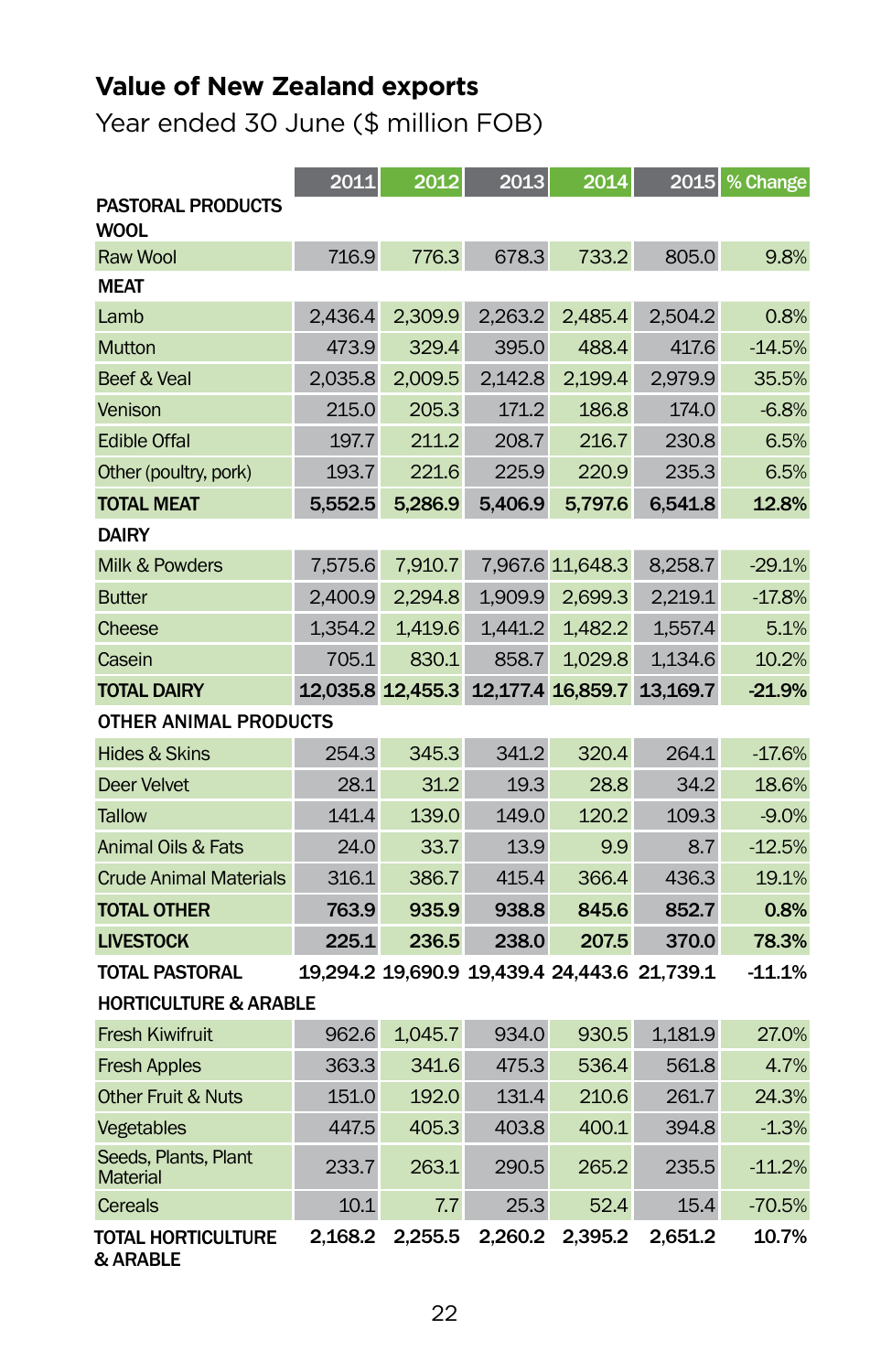# **Value of New Zealand exports** *(continued)*

|                                             | 2011     | 2012                                         | 2013                                | 2014    |         | 2015 <sup>%</sup> Change |  |
|---------------------------------------------|----------|----------------------------------------------|-------------------------------------|---------|---------|--------------------------|--|
| <b>PROCESSED AGRICULTURE</b>                |          |                                              |                                     |         |         |                          |  |
| Tops, Yarns & Sliver                        | 99.3     | 85.0                                         | 49.5                                | 34.0    | 26.9    | $-21.0%$                 |  |
| Carpets & Rugs                              | 75.0     | 98.2                                         | 107.2                               | 111.5   | 113.2   | 1.5%                     |  |
| <b>Other Final Woollen</b><br>Products      | 31.9     | 28.0                                         | 20.3                                | 19.0    | 18.1    | $-5.0%$                  |  |
| Leather/Dressed Skins                       | 282.0    | 258.3                                        | 266.7                               | 304.1   | 305.0   | 0.3%                     |  |
| Meat Meal &<br><b>Animal Feeds</b>          | 258.9    | 251.3                                        | 277.1                               | 256.0   | 277.2   | 8.3%                     |  |
| Processed Fruit & Veg                       | 323.0    | 353.4                                        | 361.7                               | 368.3   | 341.9   | $-7.2%$                  |  |
| Wine                                        | 1.098.9  | 1.189.6                                      | 1.217.4                             | 1.340.0 | 1.421.5 | 6.1%                     |  |
| <b>Cereal Products</b>                      | 16.0     | 18.8                                         | 19.6                                | 24.7    | 26.3    | 6.3%                     |  |
| <b>TOTAL PROCESSED</b>                      | 2.185.0  | 2.282.5                                      | 2.319.6                             | 2.457.6 | 2,530.1 | 2.9%                     |  |
| <b>OTHER AGRICULTURAL</b><br><b>EXPORTS</b> | 750.4    | 820.9                                        | 944.5                               | 883.3   | 1.086.4 | 23.0%                    |  |
| <b>TOTAL AGRICULTURE</b>                    | 24.397.7 | 25.049.8 24.963.7 30.179.7 28.006.7          |                                     |         |         | $-7.2%$                  |  |
| <b>FORESTRY</b>                             |          |                                              |                                     |         |         |                          |  |
| Sawn Timber & Logs                          | 2.545.1  | 2.356.5                                      | 2.760.1                             | 3.433.6 | 2.908.8 | $-15.3%$                 |  |
| Other Wood & Wood<br><b>Products</b>        | 651.9    | 701.6                                        | 611.9                               | 580.5   | 561.7   | $-3.2%$                  |  |
| <b>Pulp &amp; Paper Products</b>            | 1.283.2  | 1.181.2                                      | 1.077.2                             | 1.105.1 | 1.124.8 | 1.8%                     |  |
| <b>TOTAL FORESTRY</b>                       | 4.480.2  | 4.239.3                                      | 4.449.2                             | 5.119.2 | 4.595.3 | $-10.2%$                 |  |
| <b>FISH</b>                                 | 1.379.1  | 1.364.3                                      | 1.343.4                             | 1.324.7 | 1.405.9 | 6.1%                     |  |
| <b>TOTAL PRIMARY</b><br><b>EXPORTS</b>      | 30.257.1 |                                              | 30,653.4 30,756.4 36,623.6 34,008.0 |         |         | $-7.1%$                  |  |
| <b>OTHER MERCHANDISE EXPORTS</b>            |          |                                              |                                     |         |         |                          |  |
| Aluminium                                   | 1.257.2  | 1.140.4                                      | 994.9                               | 945.7   | 1.069.0 | 13.0%                    |  |
| <b>Mineral Fuels</b>                        | 2.175.0  | 2.380.7                                      | 2.000.9                             | 1.615.6 | 1.227.3 | $-24.0%$                 |  |
| Machinery & Equipment                       | 2.288.9  | 2,506.7                                      | 2.208.6                             | 2.091.6 | 2,161.0 | 3.3%                     |  |
| <b>Other Exports</b>                        | 8.243.5  | 8.211.8                                      | 8.152.3                             | 8.083.1 | 7.803.0 | $-3.5%$                  |  |
| <b>TOTAL MERCHANDISE</b><br><b>EXPORTS</b>  |          | 44.221.7 44.892.9 44.113.0 49.359.7 46.268.4 |                                     |         |         | $-6.3%$                  |  |
| <b>PASTORAL % OF</b><br><b>EXPORTS</b>      | 43.6%    | 43.9%                                        | 44.1%                               | 49.5%   | 47.0%   |                          |  |
| <b>AGRICULTURE % OF</b><br><b>EXPORTS</b>   | 55.2%    | 55.8%                                        | 56.6%                               | 61.1%   | 60.5%   |                          |  |
| <b>PRIMARY % OF</b><br><b>EXPORTS</b>       | 68.4%    | 68.3%                                        | 69.7%                               | 74.2%   | 73.5%   |                          |  |

Source: Beef + Lamb New Zealand Economic Service, Statistics New Zealand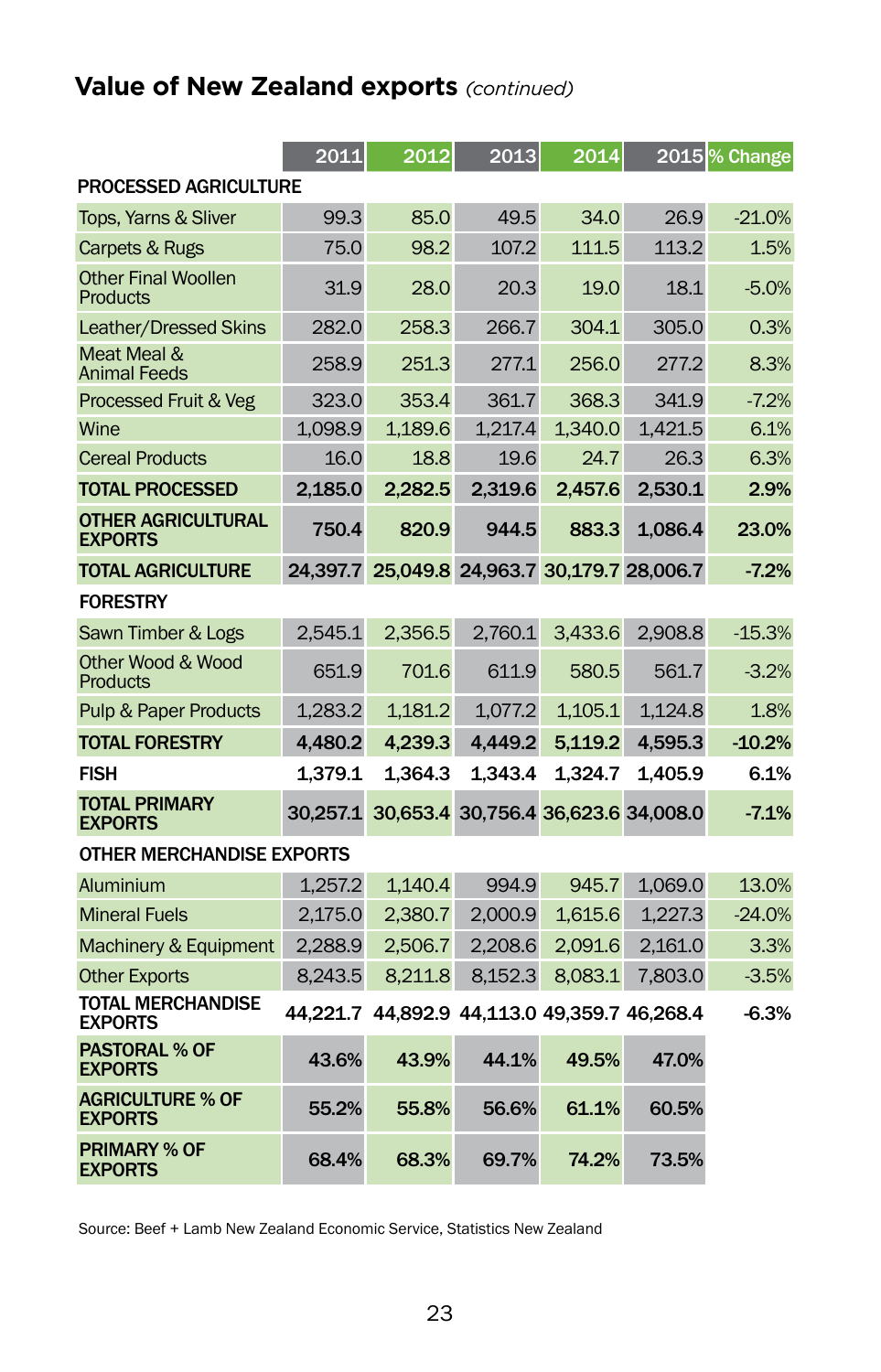#### **B+LNZ Board of Directors**

**James Parsons** *Chairman and Farmer Representative, Northern North Island*  P: 09 439 7749 M: 021 206 3208 james.parsons@beeflambnz.com

**Kirsten Bryant** *Farmer Representative, Western North Island*  P: 06 342 7755 M: 027 275 1690 oneida.hills@xtra.co.nz

**George Tatham** *Farmer Representative, Eastern North Island* P: 06 372 3609 M: 027 244 4900 georgetatham@gmail.com

**Phil Smith** *Farmer Representative, Northern South Island* P: 03 315 8677 M: 027 222 7927 balmoral@amuri.net

**Bill Wright** *Farmer Representative, Central South Island* P: 03 614 3751 M: 027 244 7923 w.s.wright@xtra.co.nz

**Andrew Morrison** *Farmer Representative, Southern South Island* P: 03 207 1856 M: 027 664 4620 beak.lisa@gmail.com

#### **Sam Lewis**

*Processor-Exporter Appointee* P: 07 870 2425 M: 021 815 658 samuel.lewis@xtra.co.nz

#### **Mark Clarkson**

*Processor-Exporter Appointee* P: 03 358 2200 M: 027 432 8896 mark.clarkson@anzcofoods.com

#### **Economic Service Managers**

**Dot Larsen**

*Northern North Island* P: 07 839 4260 M: 027 555 9127 dot.larsen@beeflambnz.com

**Sam Stewart** *Northern North Island* P: 07 839 4261 M: 027 454 8878 sam.stewart@beeflambnz.com

**Stephen Lys** *Eastern North Island* P: 06 870 3496 M: 027 248 3521 stephen.lys@beeflambnz.com

**Tim Hembrow** *Western North Island* P: 06 323 0508 M: 027 333 6289 tim.hembrow@beeflambnz.com

**Michael Flett** *Western North Island* P: 06 323 3168 M: 027 839 6365 michael.flett@beeflambnz.com

**Annette Crawshaw**

*Northern South Island*  P: 03 357 3095 M: 027 555 0123 annette.crawshaw@beeflambnz.com

**Hannah Gibson** *Central South Island* P: 03 357 0696 M: 027 431 2583 hannah.gibson@beeflambnz.com

**Jenny McGimpsey**  *Southern South Island* P: 03 204 0859 M: 027 458 8067 jenny.mcgimpsey@beeflambnz.com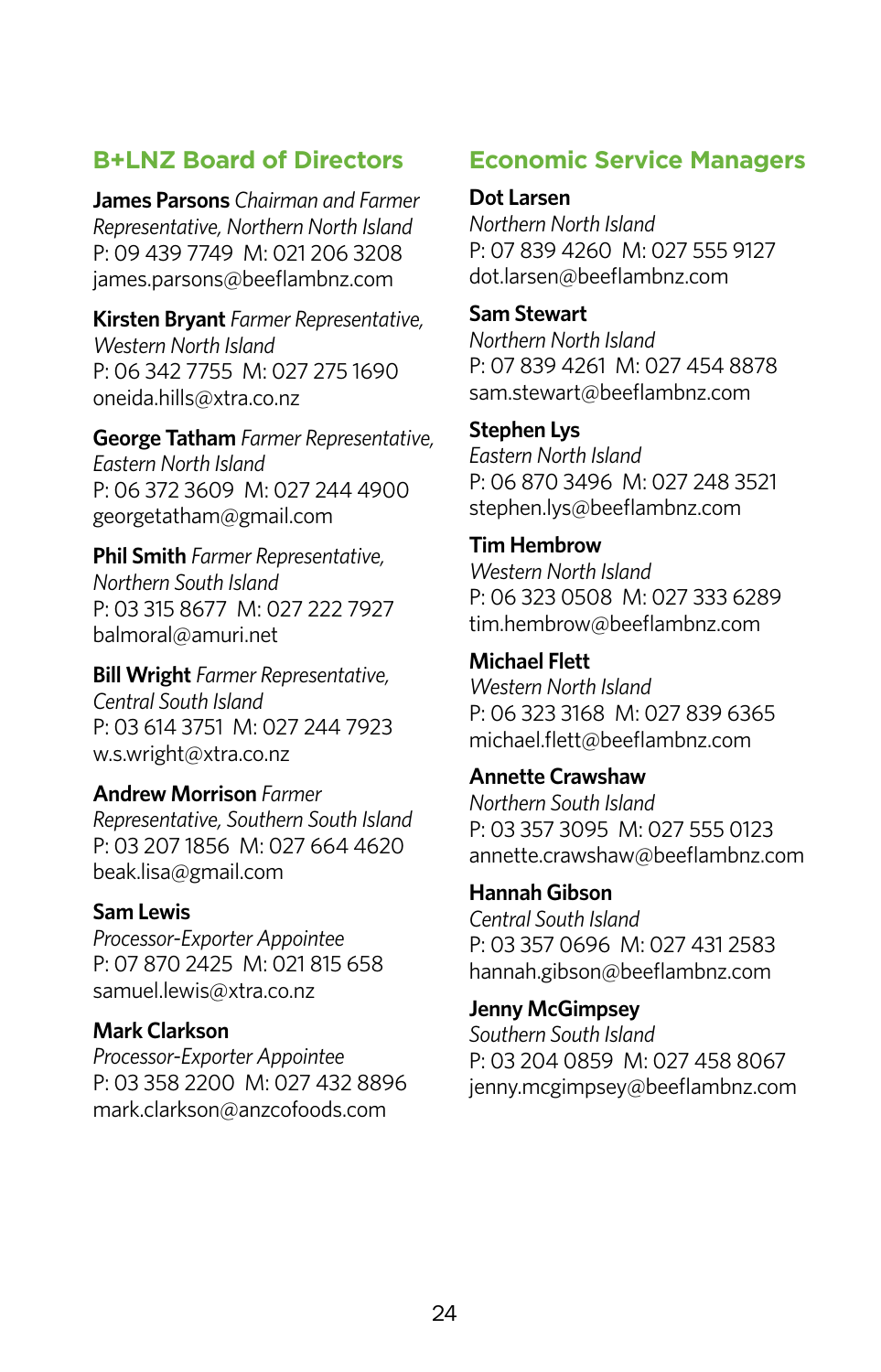#### **B+LNZ Extension Managers**

**Paul McCauley** *National Extension Manager* P: 03 448 9176 M: 027 522 3499 paul.mccauley@beeflambnz.com

**Alison Whiteford** *Northern North Island* P: 09 438 0672 M: 027 489 7343 alison.whiteford@beeflambnz.com

**Andrew Jolly** *Mid Northern North Island* P: 07 839 0286 M: 027 556 8836 andrew.jolly@beeflambnz.com

**Kylie Brewer** *Environment Extension Manager* P: 06 323 5633 M: 027 886 2835 kylie.brewer@beeflambnz.com

**Mark Harris** *Eastern North Island* P: 06 870 3495 M: 027 577 9991 mark.harris@beeflambnz.com

**Lauren Cameron** *Eastern North Island* P: 06 370 2389 M: 027 431 7626 lauren.cameron@beeflambnz.com

**Jason Griffin** *Western North Island* P: 06 324 0390 M: 027 431 0225 jason.griffin@beeflambnz.com

**Turi McFarlane** *Environment Extension Manager* P: 03 357 0692 M: 027 836 7658 turi.mcfarlane@beeflambnz.com

**Sarah O'Connell** *Northern South Island* P: 03 357 0693 M: 027 496 8496 sarah.oconnell@beeflambnz.com

**Aaron Meikle** *Central South Island*  P: 03 433 1392 M: 027 498 9703 aaron.meikle@beeflambnz.com

**Olivia Ross** *Southern South Island* P: 03 208 4144 M: 027 801 7868 olivia.ross@beeflambnz.com

#### **B+LNZ Economic Service**

**Andrew Burtt** P: 04 474 0842 M: 027 652 9543 andrew.burtt@beeflambnz.com

**Rob Davison** P: 04 471 6034 rob.davison@beeflambnz.com

**Loma Finch** P: 04 474 0830 loma.finch@beeflambnz.com

**Adrienne Egger**  P: 04 494 9508 adrienne.egger@beeflambnz.com

**Rob Gibson** P: 04 471 6037 rob.gibson@beeflambnz.com

**Brian Speirs** P: 04 474 0846 brian.speirs@beeflambnz.com

**Carly Sluys** P: 03 357 0695 M: 027 572 7614 carly.sluys@beeflambnz.com